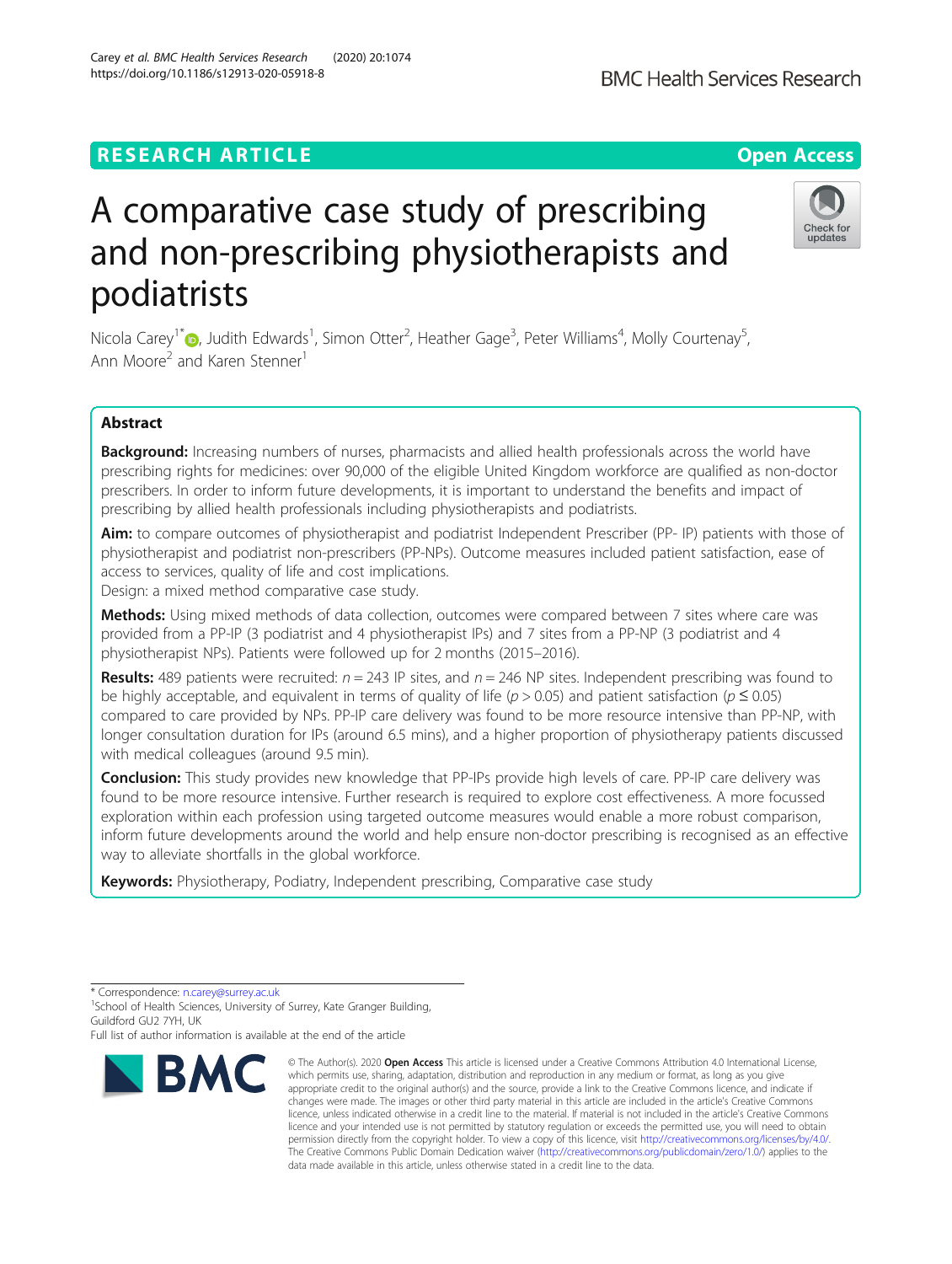### Background

As life expectancy increases, and the world's population continues to grow  $[1-3]$  $[1-3]$  $[1-3]$  $[1-3]$  $[1-3]$ , many countries are shifting the focus of their health system from acute to chronic diseases, alongside managing increasing service demands [[4\]](#page-17-0). Recent data from the United Kingdom (UK), United States (US) and across Europe confirms 25% of adults take three or more medicines each day  $[2, 5]$  $[2, 5]$  $[2, 5]$  $[2, 5]$  and that by 2020 the world's population will receive 4.5 trillion doses of medicine each year [\[5](#page-17-0)–[7\]](#page-18-0).

There is however, a worldwide deficit of 18 million health workers [[8](#page-18-0)], with a predicted 350,000 shortfall in the UK, and a third of the current workforce due to retire by 2030 [\[9](#page-18-0)]. Inadequacies with traditional doctor/physician-led care systems mean that in order to maintain patient access to prescription medicines, new approaches are imperative [[9,](#page-18-0) [10](#page-18-0)]. Allied Health Professionals, (health professionals who are not medical doctors, physicians, nurses. Pharmacists or dentists), e.g. therapeutic radiographers, paramedics, podiatrists and physiotherapists (AHP) have in particular been identified as having an integral role to the required transformational change [\[11\]](#page-18-0).

Extending prescribing rights to nurses, pharmacists and allied health professions  $[12, 13]$  $[12, 13]$  $[12, 13]$  $[12, 13]$  has been the focus of a UK policy drive to improve services and access to medicines by making better use of existing skills and support service innovation [\[11](#page-18-0), [14](#page-18-0)–[16](#page-18-0)]. Of the 907,000 UK healthcare professionals entitled to undertake prescribing training [[17](#page-18-0)], over 90,000 of the eligible workforce are now qualified as prescribers [[17](#page-18-0)], placing the UK as the forerunner in the development of non-doctor prescribing, also known as non-medical prescribing, worldwide.

In the UK, Independent Prescribing (IP) and Supplementary Prescribing (SP) are two different forms of nondoctor prescribing. Training typically involves 27 classroom days, a mandatory aspect of supervised practice, and robust academic and practice assessment [[18](#page-18-0)–[20](#page-18-0)], a dual qualification in IP and SP being awarded to registered nurses, pharmacists, radiographers and paramedics, podiatrists and physiotherapists. Supplementary prescribing rights were extended to some allied health professions in 2005, with further changes to legislation in 2013 permitting physiotherapists and podiatrists to prescribe medicines independently [\[21](#page-18-0)–[23\]](#page-18-0). Apart from some restrictions around independent prescribing of controlled drugs and in line with other allied health professions, physiotherapists and podiatrists, normally with 3 years relevant post qualification experience, are able to independently prescribe any medicine within their area of competence without the need for a doctor. By contrast supplementary prescribing defined as dependent prescribing, is based on an initial diagnosis by a doctor and an agreed clinical management plan detailing medicines that can be prescribed [\[24](#page-18-0)].

Although several other countries, including Australia, Ireland, and Netherlands, have seen similar developments in non-medical prescribing, approaches to training, accreditation and models of prescribing practice are varied [[25](#page-18-0)–[28\]](#page-18-0). Physiotherapists have for example, authorisation to provide advice about and/or to administer or supply medicines in some states in Australia, New Zealand and Canada, but only those in the US military can prescribe [[29](#page-18-0), [30\]](#page-18-0). Podiatrists have similar authority in Australia and some European countries but are only entitled to pre-scribe in some Canadian provinces [\[29,](#page-18-0) [31](#page-18-0)].

When used by nurses and pharmacist, independent and supplementary prescribing are reported as acceptable and beneficial to patients, with some evidence of enhanced clinical outcomes compared to doctors [[26](#page-18-0), [32](#page-18-0)–[34\]](#page-18-0). A recent systematic review reported that non-medical prescribing has no adverse impact upon patient outcomes, patient satisfaction or resource utilisation [\[35\]](#page-18-0). Reviews on the impact of extended physiotherapist roles reveal research hampered by small numbers, role variation and poor role definition [[36](#page-18-0), [37\]](#page-18-0), literature dominated by service descriptions and audit with positive reporting bias [[29](#page-18-0), [36,](#page-18-0) [37](#page-18-0)], and a lack of evidence regarding podiatric practice [[29](#page-18-0)]. Whilst physiotherapist and podiatrist supplementary prescribing helps streamline service delivery [[38](#page-18-0), [39\]](#page-18-0), independent prescribing is expected to bring additional benefits in line with nurse and pharmacist prescribing [[40](#page-18-0), [41\]](#page-18-0). Exploration of clinical and cost effectiveness in this area is limited with inconclusive findings [\[42](#page-18-0)–[47](#page-18-0)]. As most evidence relates to nurses and pharmacists, it is important to evaluate the impact of prescribing by allied health professionals in order to inform commissioning and implementation of non-medical prescribing services where they are beneficial.

Seven years after the introduction of current legislation enabling physiotherapists and podiatrists to independently prescribe medicines, there were (as of October 2020) 1295 physiotherapists and 442 podiatrists with an annotation as independent prescriber, with a further 108 physiotherapists and 67 podiatrists registered as supplementary prescribers [[48](#page-18-0)]. There is a lack of evidence of reporting on physiotherapist and podiatrist independent prescribing practice, or the medicines they prescribe and no studies available which quantify the impact of podiatrist and physiotherapist independent prescribing on patient satisfaction, access to services, quality of life or report cost-implications of care delivery [[29](#page-18-0)]. This is important given the increasing emphasis in the UK and around the world on extending prescribing rights to nurses, pharmacists and allied health professionals as a key strategy in addressing workforce deficits and ensuring patients have ongoing access to medicines [[8](#page-18-0)–[10](#page-18-0), [49](#page-18-0)].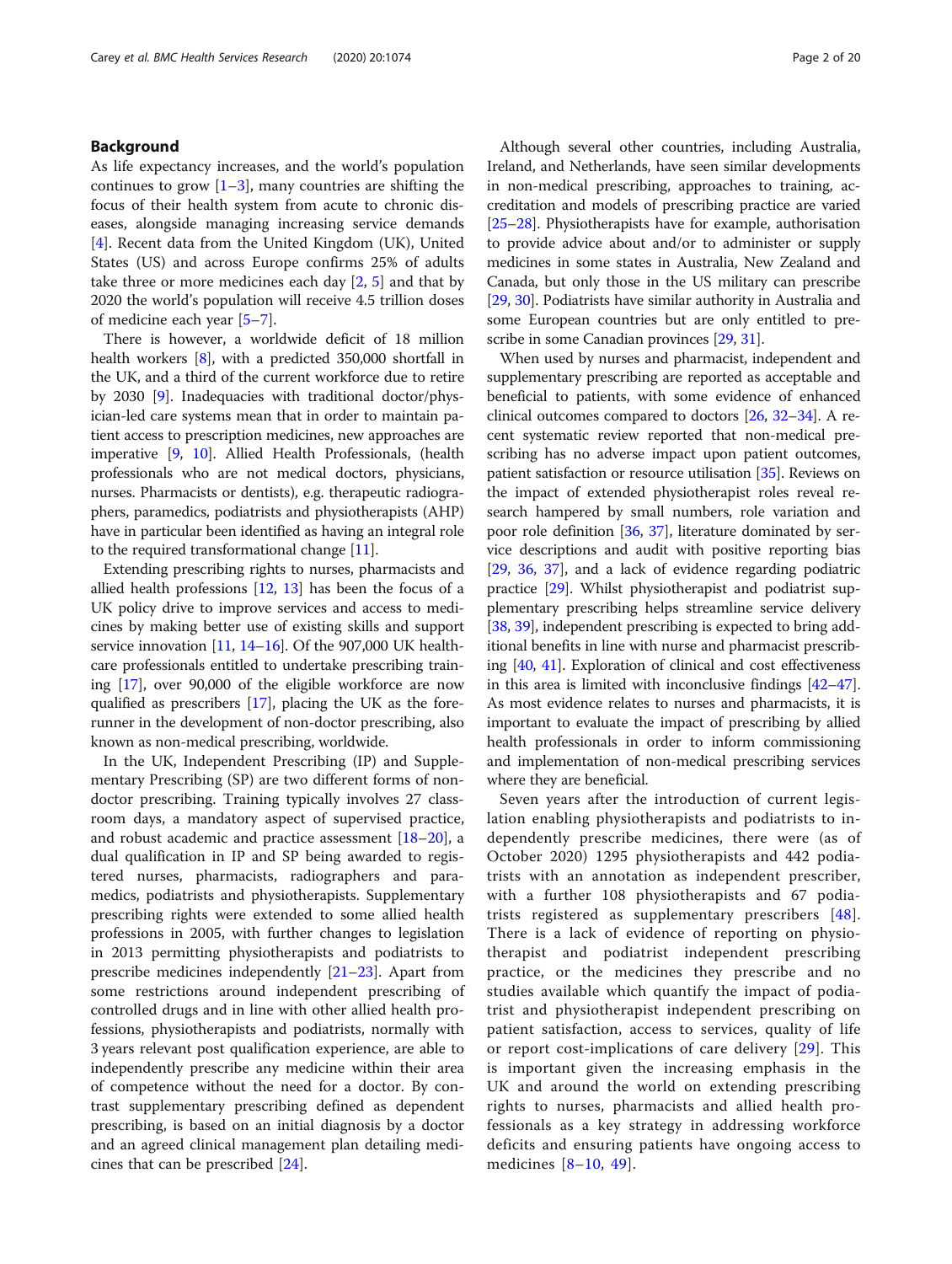#### Methods

#### Aim

Was to compare the outcomes of patients managed by physiotherapist and podiatrist independent prescribers (PP- IP) with those under the care of physiotherapist and podiatrist non-prescribers (PP-NPs). Outcome measures included patient satisfaction, ease of access to services, quality of life and costs.

#### Study design

This study was commissioned to undertake concurrent evaluation of physiotherapist and podiatrist independent prescribing reflecting the 2013 regulatory changes introduced to both professions. A comparative case study methodology used in situations when no single outcome measure is available was adopted [\[50](#page-18-0), [51\]](#page-18-0). Outcomes were compared between 7 sites where patients received care from a PP-IP (3 podiatrist and 4 physiotherapist IPs) and 7 sites where care was provided by a PP-NP without a prescribing qualification (3 podiatrist and 4 physiotherapist non-prescribers) [[52\]](#page-19-0). Mixed methods (including interviews, structured observation of consultations, patient questionnaires) were used to collect data at each of the 14 sites during a 5-day period of observation of practice. Details of data collection tools, methods and piloting are shown in Table [1.](#page-3-0)

The original intention was to collect data on patient follow-up treatments and re-consultations by audit of clinic records at 2 months. It was evident that this was limited and inconsistent during data collection at the first four sites. The protocol was therefore amended to include a second patient questionnaire for self-report usage of health services in the 2 months after the index consultation. Data collection took place simultaneously January 2015–March 2016.

#### Sample size

Anticipating patient satisfaction and ease of access to services being best expressed as positive or negative responses, in order to detect an absolute underlying difference of 40% between PP-IP and NP-PP, with  $size = 5\%$  and power = 80%, a minimum of 24 subjects were needed in each PP-IP and NP-PP site. Allowing for a dropout rate of 20%, to enable a statistically sound comparison to be made between any specific pair of PP-IP and NP-PP sites, a target recruitment of 30 patients per site (total  $n = 420$ ), collected over a maximum of 5 working days, was set.

Initial sample estimates, based on information provided by physiotherapists and podiatrists in clinical practice, indicated that full-time PP-IPs/NP-PPs have up to 60 consultations, lasting approximately 20–40 min each, per week, generating data on potentially 840 patient care episodes across 14 sites, indicated that, even allowing for repeat patient visits and inclusion criteria failures, such a recruitment was feasible.

#### Case sites

Sites with physiotherapist and podiatrist independent prescribers were purposively selected from an earlier study phase [\[52\]](#page-19-0) to include diversity with respect to care setting, geographical location and patient demographics across England.

#### Recruitment

#### Podiatrists and physiotherapists

Initial email/ telephone contact was made with physiotherapist and podiatrist independent prescribers who had completed an earlier survey whilst undertaking independent prescribing training  $(n = 70)$  and indicated willingness to participate in further research [[52\]](#page-19-0). Those who expressed an interest were provided with a participant information sheets and supplementary information on case site involvement and requested to ensure organisational and local Research and Development support.

Non-prescribing physiotherapist and podiatrist sites, matched on professional role, care setting, geographical location and using NHS Agenda for Change (Afc) national pay scale banding [\[69\]](#page-19-0), were either nominated by PP-IPs, identified through personal contacts of the project advisory group or enquiries from individual Research and Development departments via the National Institute of Health Research (NIHR) portfolio. These matched NP-PPs were, with consent, contacted by a member of the research team and recruited following the same process as for PP-IPs. Written informed consent was taken from PP-IPs and NP-PPs on the first day of each case site visit by JE, who assured on-going consent with each PP-IP or NP-PP at the beginning of each contact day.

#### Patients

At each case site a consecutive sample of patients who had scheduled appointments with physiotherapist and podiatrist independent prescribers/ non-prescribers providing adult services during a 5-day (up to 37 h) site visit by the study researcher (JE) were recruited in NHS sites by trained research nurses, and private sites by a second study researcher (EK) between March 2015 and February 2016. Informed written consent was obtained from those who were willing to participate.

A screening log of all patients approached for participation in the study ( $n = 563$ ) was recorded; both those recruited to the study ( $n = 488, 86.7\%$ ) and those declining participation ( $n = 75,13.3%$ ), including hospital/unit medical record numbers, gender and the date of consent, by the local research nurse/ study researcher. Following the observed consultation (see Table [1\)](#page-3-0) those who agreed to participate completed and posted Patient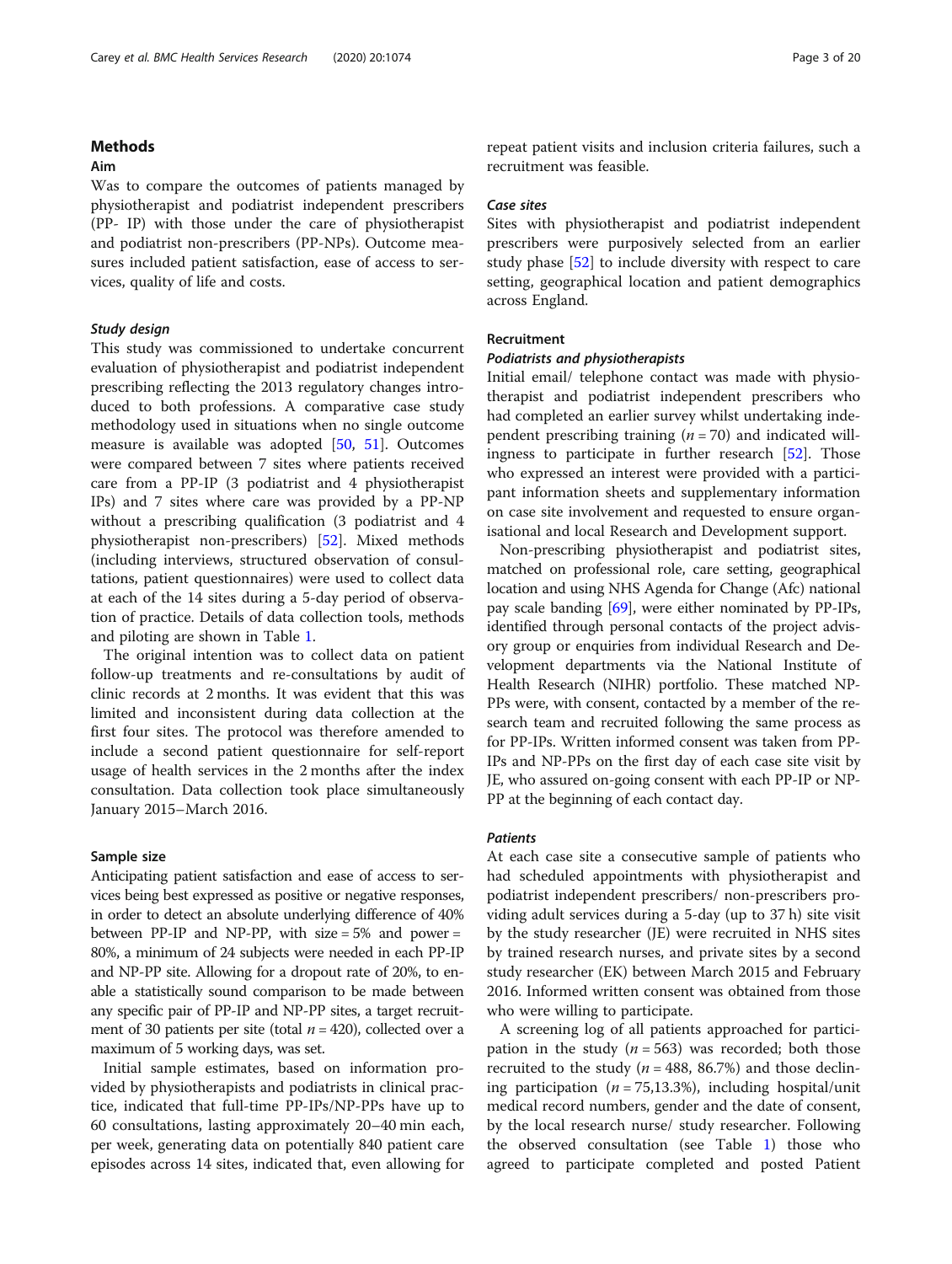## <span id="page-3-0"></span>Table 1 Summary of data collection arrangements and instruments

| Category of<br>data                            | Method of<br>data<br>collection                                            | Timing of<br>collection                                                                                                      | Items and instruments                                                                                                                                                                                                                                                                                                                                                                                                                                                                                                                                                                                                                                                                                                                                                                                                                                                                                                                                                                                                                                                                                                                                                                                                                                     | Piloting                                                                                                                                                                                                                                                                                                                                                                                                                                                                                                                                                                                                                                                                                                                                            |
|------------------------------------------------|----------------------------------------------------------------------------|------------------------------------------------------------------------------------------------------------------------------|-----------------------------------------------------------------------------------------------------------------------------------------------------------------------------------------------------------------------------------------------------------------------------------------------------------------------------------------------------------------------------------------------------------------------------------------------------------------------------------------------------------------------------------------------------------------------------------------------------------------------------------------------------------------------------------------------------------------------------------------------------------------------------------------------------------------------------------------------------------------------------------------------------------------------------------------------------------------------------------------------------------------------------------------------------------------------------------------------------------------------------------------------------------------------------------------------------------------------------------------------------------|-----------------------------------------------------------------------------------------------------------------------------------------------------------------------------------------------------------------------------------------------------------------------------------------------------------------------------------------------------------------------------------------------------------------------------------------------------------------------------------------------------------------------------------------------------------------------------------------------------------------------------------------------------------------------------------------------------------------------------------------------------|
| 1)<br><b>Characteristics</b><br>of PPs & sites | i) Structured<br>interview and<br>site visit                               | Prior to observation<br>period                                                                                               | Setting and geographic location<br>PPs profile: Age, gender, highest educational<br>qualification, salary/band, full/part time<br>status, job title/role;<br>Service Information: service description &<br>patient profile, single or multi-professional<br>team, other NMPs in team                                                                                                                                                                                                                                                                                                                                                                                                                                                                                                                                                                                                                                                                                                                                                                                                                                                                                                                                                                      | Interview schedules were reviewed by<br>research team and project advisory group.<br>Main interviewer (JE) was buddied by<br>experienced team member (KS) for first two<br>interviews in order to provide guidance and<br>clarify and address any issues with the<br>interview schedule.<br>Following this, minor revisions were made<br>to improve the flow of questions.                                                                                                                                                                                                                                                                                                                                                                          |
| 2) Patient<br>characteristics                  | i) Patient<br>questionnaire 1 and 2 months<br>& 2                          | Post consultation<br>following                                                                                               | Socio-demographics: age, gender, living<br>arrangements; accommodation,<br>employment; education; ethnicity                                                                                                                                                                                                                                                                                                                                                                                                                                                                                                                                                                                                                                                                                                                                                                                                                                                                                                                                                                                                                                                                                                                                               | Q1: Patients ( $n = 5$ ) completed and<br>commented on ease of comprehension,<br>length and time. Based on comments no<br>refinements were made.<br>Q2: piloted concurrently at first site (case-<br>site 3). After first 10 completed, ease of use,<br>consistency and question completion rate<br>were discussed with no amendments or<br>changes required.                                                                                                                                                                                                                                                                                                                                                                                       |
| 3) Patient<br>reported<br>outcomes             | i) Patient<br>questionnaire 1<br>ii) Patient<br>questionnaire1<br>and 2    | Post consultation<br>Post-consultation<br>and 2 months<br>following<br>consultation<br>(excluding 1st<br>four sites)         | Patient satisfaction: with consultation, advice<br>and medicines information comprised<br>subscales from several validated tools (total<br>24 items):<br>i) Consultation Satisfaction Questionnaire i.e.<br>'professional care', 'perceived time' and<br>'overall satisfaction' and ii) Medical Interview<br>Satisfaction Survey (MISS) [53, 54]<br>'compliance intent' (10 items) & for patients<br>who received medicines information or<br>advice questions from PP iii) Satisfaction<br>with Information about Medicines (SIMS) Scale<br>[55] e.g. dose schedule, how medicine<br>works, side-effects, and medicines adher-<br>ence) [54-57] (14 items).<br>Service Satisfaction: was measured by 7 items<br>on ease of access to services from the<br>outpatients' opinion of quality of hospital<br>departments questionnaire [58]–7 items.<br>Attitudes towards PP-IP [56, 59]-4 items.<br>6 point Likert scales (strongly disagree to<br>strongly agree) used for all items<br>Quality of life validated EQ-5D-5L [60] com-<br>prising 5 dimensions, from independent -<br>dependent, with 5 weighted levels affording<br>a single index value score. (i.e. mobility, self-<br>care, usual activities, pain/discomfort and<br>anxiety/depression) | Formal piloting was undertaken in January<br>2015 in a secondary care based<br>rheumatology outpatient clinic (not<br>designated as a site). Five completed<br>questionnaires were returned with<br>comments indicating that content, layout<br>and design was comprehensive and<br>completion time was of acceptable length,<br>ranging from 9 to 15 min.<br>Questionnaire 2 was implemented following<br>data collection completion at the first four<br>sites, and was piloted concurrently at the<br>first site visited (site 3) after its approval.<br>After the first 10 completed questionnaires,<br>ease of use, consistency and question<br>completion rate were discussed at team<br>meetings; no amendments or changes were<br>required. |
| 4) PPs<br>activities                           | i) Observation<br>diary<br>completed by<br>researcher<br>ii) Prescriptions | Real-time service<br>delivery up to 5<br>working days (37 h)<br>Real-time service<br>delivery up to 5<br>working days (37 h) | Using a Microsoft Access© custom built<br>electronic diary based on previous validated<br>tools [61-63], a researcher recorded details<br>of the model of service provision and MMA<br>(including outcome and prescribing actions)<br>during each observed consultation.<br>Model of service provision: Consultation<br>duration (in minutes); type of consultation<br>(face to face, telephone, email) and<br>appointment (initial, follow-up, emergency),<br>service & referral source (e.g. NHS in/out-<br>patient, community, GP, social enterprise,<br>private). Other work activities in relation to<br>care included referrals made (to whom and<br>how), discussion with colleagues, time spent<br>in discussions with colleagues and review<br>arrangements.                                                                                                                                                                                                                                                                                                                                                                                                                                                                                     | Details of 8 observed consultations were<br>recorded and downloaded into Microsoft<br>Excel <sup>®</sup> . Data were found to be<br>comprehensive, and the template layout/<br>design revised following team discussion<br>data.<br>There was no piloting of the assessment<br>tool as it had been used in previous studies<br>$[41, 68]$ .                                                                                                                                                                                                                                                                                                                                                                                                         |

MMA i) outcome: whether a new medication was required; decisions to alter, stop, or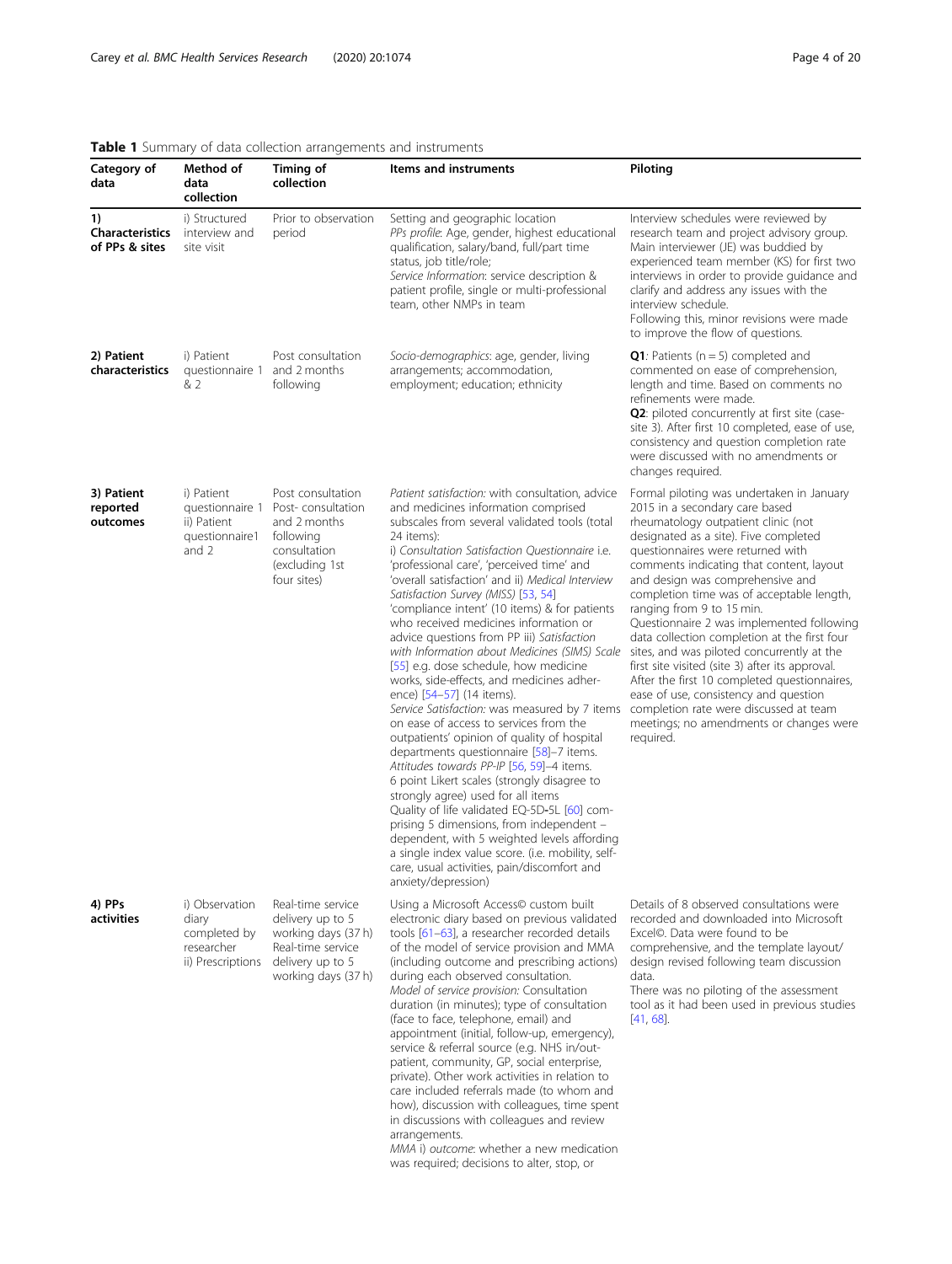#### Table 1 Summary of data collection arrangements and instruments (Continued)

| Category of<br>data         | Method of<br>data<br>collection                        | Timing of<br>collection                                                                                           | Items and instruments                                                                                                                                                                                                                                                                                                                                                                                                                                                                                                                                                                                                                                                                                                                                                                                                                                                                                                                                                                                                                                                    | Piloting                                                                                                                                                                                                                                                                                                                                              |
|-----------------------------|--------------------------------------------------------|-------------------------------------------------------------------------------------------------------------------|--------------------------------------------------------------------------------------------------------------------------------------------------------------------------------------------------------------------------------------------------------------------------------------------------------------------------------------------------------------------------------------------------------------------------------------------------------------------------------------------------------------------------------------------------------------------------------------------------------------------------------------------------------------------------------------------------------------------------------------------------------------------------------------------------------------------------------------------------------------------------------------------------------------------------------------------------------------------------------------------------------------------------------------------------------------------------|-------------------------------------------------------------------------------------------------------------------------------------------------------------------------------------------------------------------------------------------------------------------------------------------------------------------------------------------------------|
|                             |                                                        |                                                                                                                   | make no change to existing medications; or<br>decision to repeat prescribe previous item(s);<br>ii) prescribing actions; decision to<br>recommend OTC product; recommend to<br>Dr., other prescriber or via hospital notes<br>prescription is required; adjust dose/drug<br>according to pre-agreed protocols; (i.e. PGD;<br>PSD, exemptions); whether provided advice<br>to patients about medicines (i.e. how it<br>works, when to take and side-effects); medi-<br>cation details (i.e. name, dose, duration,<br>formulation)<br>Questions were fixed option and/or free<br>text.<br>All prescriptions issued by PP-IPs during ob-<br>served consultations were collected and<br>assessed based on previous work [64-66]<br>and quidelines for prescription writing in the<br>BNF [67] (i.e. accuracy, legibility, correct use<br>of terminology, whether medicines were<br>prescribed generically, preparation details,<br>dose, dose frequency, length of treatment,<br>and instructions regarding frequency, loca-<br>tion and application of topical treatments). |                                                                                                                                                                                                                                                                                                                                                       |
| 5) Resource<br>implications | i) Interviews<br>with PP                               | Prior to baseline<br>data collection                                                                              | Grade/ banding of each of the PPs in the<br>study.                                                                                                                                                                                                                                                                                                                                                                                                                                                                                                                                                                                                                                                                                                                                                                                                                                                                                                                                                                                                                       | (as reported above)                                                                                                                                                                                                                                                                                                                                   |
| and costs                   | ii) Observation<br>diary<br>completed by<br>researcher | Real-time service<br>delivery up to 5<br>working days (37 h)                                                      | Six items related to consultations with<br>individual patients were also examined for<br>differences between PP-IPs and NP-PP-NPs<br>-number and duration of consultations<br>- frequency & duration of discussions with<br>colleague or other professional regarding<br>patient's medication<br>-frequency of new medications<br>-frequency of referrals and follow-up<br>consultations                                                                                                                                                                                                                                                                                                                                                                                                                                                                                                                                                                                                                                                                                 | (as reported above)                                                                                                                                                                                                                                                                                                                                   |
|                             | iv) Patient<br>record audit                            | Clinical records 2<br>months following<br>consultation.<br>A maximum of 15<br>patients per site<br>were selected. | Requested investigations, tests (e.g. BP,<br>bloods, x-ray, MRI scan, CT, urine, sputum<br>etc.) and referrals and services used relevant<br>to the presenting complaint (i.e. case site PP,<br>consultant specialist, clinical nurse specialist,<br>GP, GP based nurse/ nurse practitioner, com-<br>munity nurse pharmacists, social services,<br>other healthcare professionals) other hos-<br>pital outpatients, hospital admissions, and<br>number of in-patient days, A&E visits etc.                                                                                                                                                                                                                                                                                                                                                                                                                                                                                                                                                                               | Audit tool: was piloted on 8 sets of medical<br>records. Concerns were raised about quality<br>of available data and that retrospective data<br>collection could present difficulties with<br>potential incomplete data. Following data<br>collection at first four sites an amendment<br>to the study protocol, as previously<br>described was made. |
|                             | iii) Patient<br>questionnaire 2 consultation           | 2 months following<br>(excluding first 4<br>sites)                                                                | Self- report use of health services for PP<br>related issues in the previous 2 months<br>including: tests received, referrals, follow-up<br>consultations, un-planned consultation; visits<br>or contact with GPs, clinical nurse specialist,<br>pharmacists, social services, other healthcare<br>professionals, hospital outpatient clinics, A&E<br>visits, hospital admissions, and number of in-<br>patient days                                                                                                                                                                                                                                                                                                                                                                                                                                                                                                                                                                                                                                                     |                                                                                                                                                                                                                                                                                                                                                       |

Questionnaire 1 into a box in the clinic area or returned using pre-paid envelopes.

## Data collection

An initial telephone interview, informed by previous work in the area [\[70\]](#page-19-0) was conducted with the physiotherapist and podiatrist from each site using semi-structured questions to gather information on site characteristics, and professional role. Details of the data collection and instruments, informed by the study patient and public involvement and advisory groups, are presented in Table [1.](#page-3-0) All data collection instruments were piloted in a non-study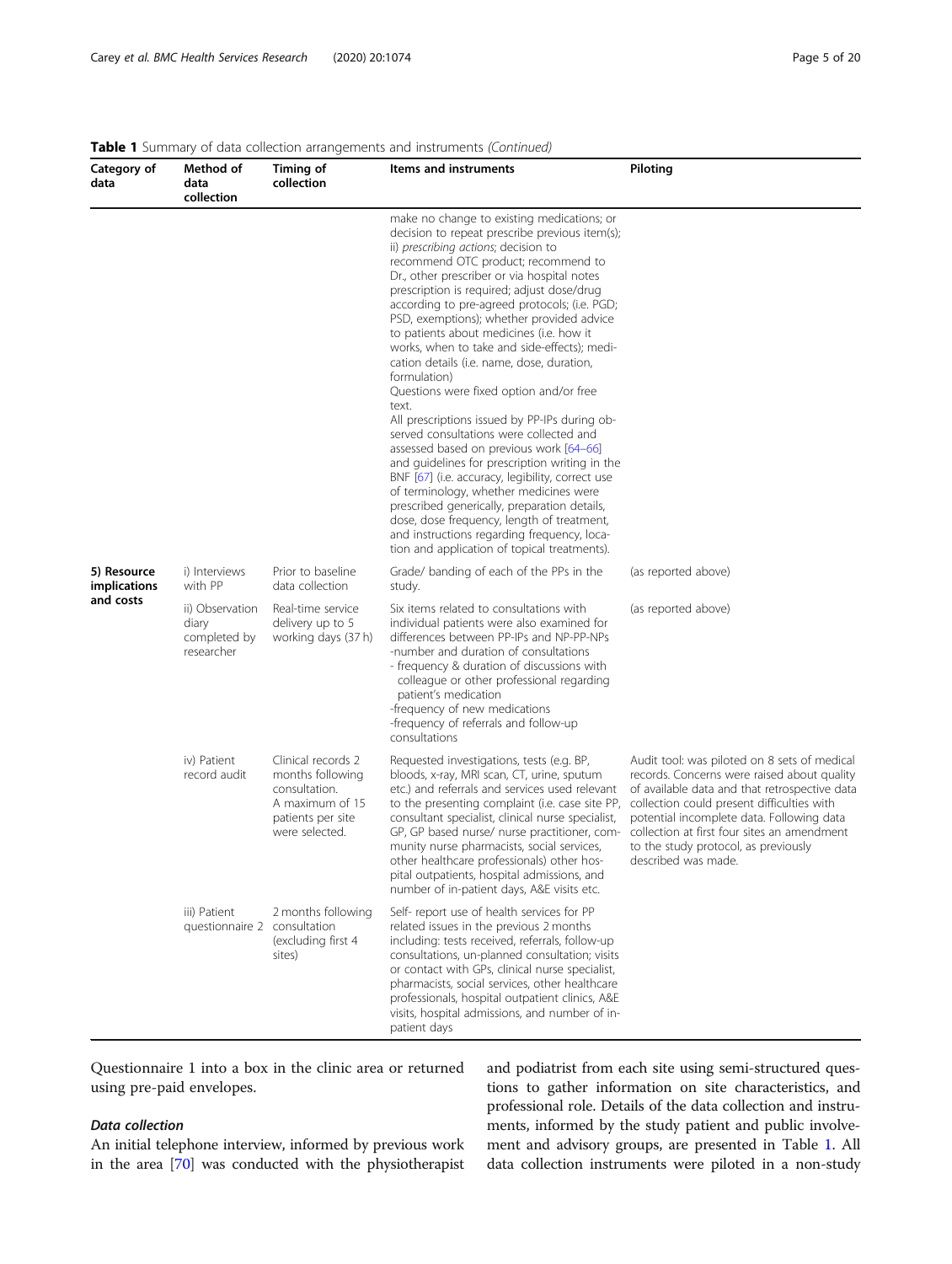physiotherapist independent prescriber NHS outpatient clinic in January 2015, with only minor corrections to wording required (see Table [1\)](#page-3-0).

#### Outcome measures

Baseline questionnaire 1 Informed by previous work [[70\]](#page-19-0) and several validated tools  $[53-57, 71, 72]$  $[53-57, 71, 72]$  $[53-57, 71, 72]$  $[53-57, 71, 72]$  $[53-57, 71, 72]$  $[53-57, 71, 72]$  $[53-57, 71, 72]$  $[53-57, 71, 72]$  a patient questionnaire was constructed to ensure that the generic questionnaire developed to evaluate prescribing by nurses and midwives in the Republic of Ireland [\[56](#page-19-0)] was appropriately adapted.

Section 1 recorded patient satisfaction with services received at the time of consultation using 10 medical interview satisfaction questions [[55,](#page-19-0) [56](#page-19-0)] and 'ease of access' to services using 7 additional questions [[58](#page-19-0)].

Section 2 comprised 4 statements measuring patients' attitudes to physiotherapist and podiatrist independent prescribers (65, 68) and 14 statements about the advice/ information they may have received from physiotherapist and podiatrist independent prescribers/ non-prescribers during the consultation including side effects, action of use and dose schedule and medicines adherence [[54](#page-19-0)–[57\]](#page-19-0).

Section 3 employed the validated EQ-5D-5L quality of life profile measure of five dimensions (mobility, selfcare, usual activities, pain, anxiety/ depression) rated on five levels (no problem to severe problem/ unable questionnaire [\[60](#page-19-0)]. Although the standardized extended EQ-5D incorporates a vertical 20 cm visual analogue scale (VAS) rating scale, patient and public involvement group members consistently reported difficulty indicating numerical values for how they felt at any one time point. It was therefore decided to exclude this from the questionnaire.

Section 4 comprised 7 items related to general demographics in order to describe respondent characteristics including age, living arrangements, employment, ethnic group and educational attainment.

Follow up questionnaire 2 Comprised of 5 questions relating to health resource use in addition to a second completion of the EQ-5D-5L asked over telephone. Patients were asked if they had, in the 2-month period following consultation received medicines prescribed/ recommended by the physiotherapist and podiatrist independent prescribers/ non-prescribers, undergone diagnostic tests (e.g. radiology, blood tests), returned to the physiotherapist and podiatrist independent prescribers/ non-prescribers for follow-up treatment, been referred to other services/professionals, or received unplanned treatment for the same condition following the initial consultation (list of 10 potential services) (see Table [1\)](#page-3-0).

#### Data analysis

Quantitative data were entered on to SPSS© Version 22. Descriptive statistics were used to summarise the data and reported where open text data (specifically in relation to medication details and requested tests from the observation diary) had been converted to numeric data. Patient satisfaction and ease of access to services were measured on a 5-point Likert scale or as Yes/No responses. The Likert scale responses were easily reducible to positive or negative responses.

When assessing change in EQ-5D-5L descriptive health score from Patient Questionnaire 1 to Questionnaire 2, a paired t-test was used.

When comparing 2 subgroups for normally distributed outcomes (notably change scores from Questionnaire 1 to Questionnaire 2, such as for overall EQ-5D-5L score), an unpaired t-test was utilised.

When comparing 2 subgroups (in particular prescribing and non-prescribing) for an ordinal outcome, a Mann-Whitney U test was utilised. When comparing 2 subgroups (notably Podiatry and Physiotherapy or prescribing and non-prescribing) for a categorical outcome, the Chi-Squared test was used, reverting to a Fisher's Exact test in  $2 \times 2$  cross tabulations if 1 or more expected cell count was found to be < 5.

#### Economic analysis

Seven resource implications of independent prescribers compared to non-prescribers were originally considered: rates of prescribing tests ordered; referrals to other health professionals; frequency of follow up; consultation duration; time spent discussing the patient with other colleagues; unplanned consultations for the same condition within two months of the index consultation. Data were gathered through the observation diary, except for tests (from the retrospective audit) and unplanned consultations (from the patient follow up questionnaire). Group level comparisons of independent prescribers compared to non-prescribers for physiotherapists and podiatrists were undertaken separately for each of the seven variables.

The cost implications (British pounds 2015) of differences in consultation length and colleague's time spent in discussion were examined by applying nationally valid unit costs [[73\]](#page-19-0). A comprehensive micro level costing analysis could not be conducted because data on tests and unplanned consultations were only gathered for a sample of patients and insufficient details were available on medications, referrals and planned follow up to enable costs to be reliably ascribed. Costs that could be estimated were considered in relation to outcomes (satisfaction with consultation, satisfaction with advice, changes in health-related quality of life (EQ-5D-5L)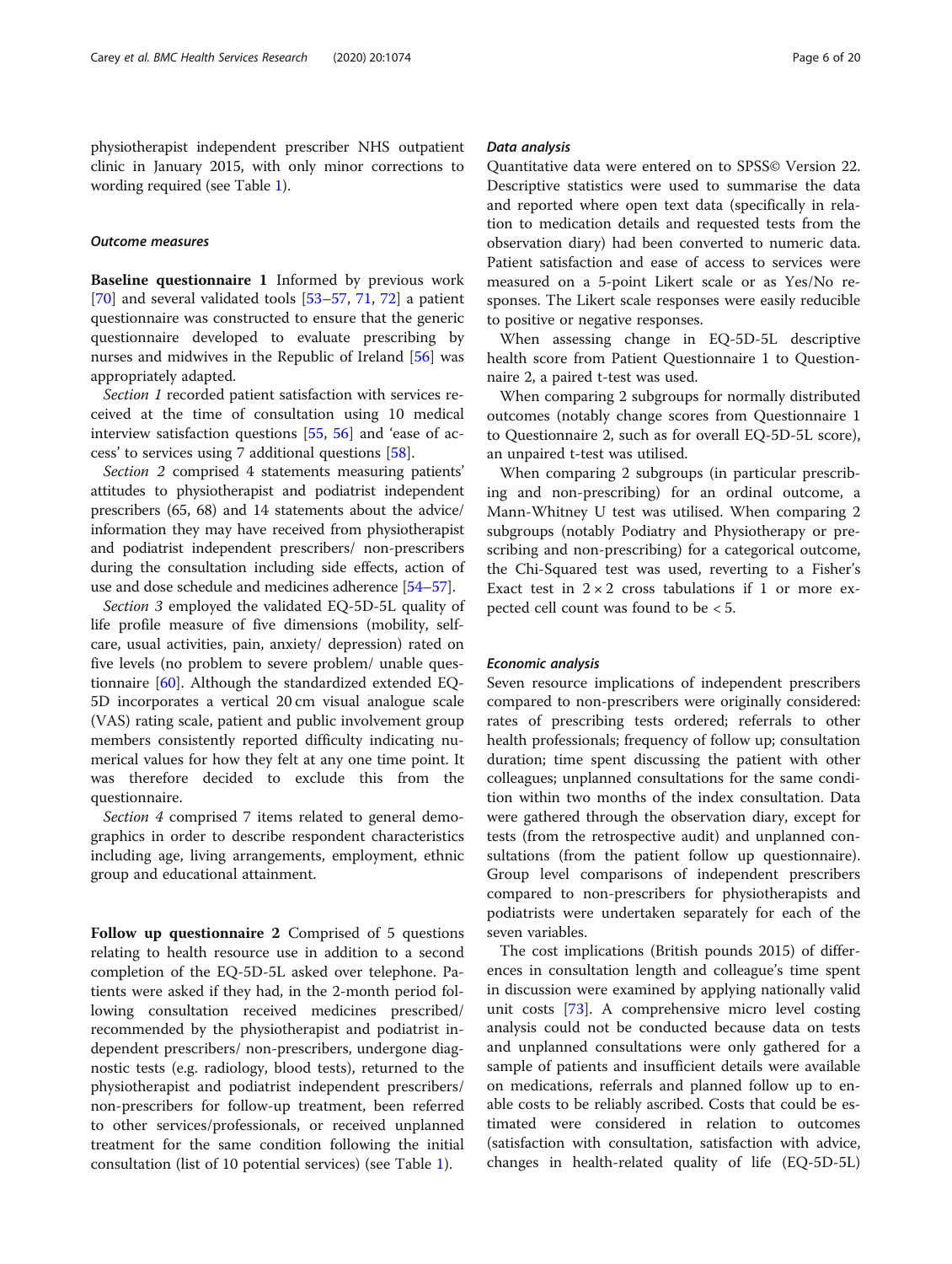between baseline and follow up) in a simple cost consequences framework.

#### Results

## Characteristics of participants

#### i) PPs and case sites

Seven matched pairs of sites, (3 podiatry and 4 physiotherapy) were recruited. Sites were based across 8 Academic Health Science Networks in England ([https://](https://www.ahsnnetwork.com/) [www.ahsnnetwork.com/](https://www.ahsnnetwork.com/)), provided adult services, a mixed range of settings, including private practice  $(n =$ 2), primary care ( $n = 6$ ), secondary care ( $n = 6$ ), social enterprise  $(n = 2)$  and were well matched by professional role, care setting and agenda for change banding (see Table [2](#page-7-0)). All physiotherapist and podiatrist independent prescribers had been qualified for at least 12 months prior to data collection. A total of 488 patients were recruited: 243 across the PP-IP sites with 245 across the NP-PP sites.

Nearly all consultations  $(n = 474)$ , both independent prescribers and to non-prescribers, were face to face  $(n = 473, 99.8\%)$ , duration 2-203 min. There was considerable variation in the location of services:  $39.2\%$  (*n* = 186) of consultations were provided in NHS hospital outpatients,  $25.1\%$  ( $n = 119$ ) NHS community clinics, 20.3% ( $n = 96$ ) private practice, 9.7% ( $n = 46$ ) general practice, 4.4% ( $n = 21$ ) social enterprise and 1.3% ( $n = 6$ ) community service. Of the observed consultations 112 (23.6%) included a medicine related activity, where either a new medication, repeat medication (same dosage) or repeat medication with a change to dosage was required, with patients requiring a total of 124 items of medicine (see Table [3](#page-8-0)).

Almost all medicines related activity within physiotherapy sites, both independent prescribers and nonprescribers, was related to pain and movement control, either via pain medication or through injection therapy. There was one incident where a patient was advised to alter contraception use following surgery by an independent prescriber. A wider range of medication types were used by podiatrists, both independent prescribers and to non-prescribers, the most common being antimicrobial/anti-fungal topical creams, antibiotics and pain medication. Patients requiring medicines recommended by non-prescribers, both podiatrists and physiotherapists, were subsequently referred to a medical doctor in the usual way.

#### ii) Patients

Demographic data (see Table [4\)](#page-8-0) were collected from 315/ 468 (67.3%) patients who consented to and

returned patient questionnaire 1: 49.5% ( $n = 156$ ) were from prescribing and  $50.5\%$  ( $n = 159$ ) from nonprescribing sites. A lack of benchmark data with which to compare the patient data means it is not possible to confirm how representative our sample is with respect to the larger population. However, the samples, from the prescribing and non-prescribing group in this study were similar in terms of age, employment status, level of formal education, and ethnic group ( $p > 0.05$ ).

#### Follow up questionnaire 2

A response rate of 73.7% (197/267) was obtained for questionnaire 2. This sample excluded the 175 participants from the first 4 sites (Sites 1, 2, 4, 7) (see Table [2](#page-7-0)). Of the remaining 313 participants, 285 consented to follow-up, however contact details were incorrect or missing for 18 participants, leaving 267 eligible to participate.

iii) Patient outcomes

#### a) Satisfaction and access to services

The majority of patients (75.9%,  $n = 239$ ) agreed that physiotherapists and podiatrists should be able to prescribe medicines for patients, however  $23.2\%$  (*n* = 73) would prefer a doctor to prescribe. Levels of satisfaction for the sample as a total were high, with over 60% positive agreement on all items other than ability to contact the service in an emergency ( $n = 144, 44.4%$ ). Satisfaction with 17 specified aspects of the consultation and services provided by physiotherapists and podiatrists indicated a significantly higher level of satisfaction among the patients of physiotherapist and podiatrist independent prescribers than those of non-prescribers in 8 instances (Table [5](#page-9-0)).

With respect to service access, patients of podiatrist independent prescribers were more satisfied with 'the ease of making an appointment' and 'the ability to contact the service by phone or in times of emergency' (see Table [5\)](#page-9-0) than patients of the non-prescribing podiatrists, with no notable difference evident in patients attending physiotherapist prescribers compared to patients of nonprescribing physiotherapists.

There was no effect on the remaining four items reporting on ease of access on the acceptability of: i) waiting time to obtain an appointment; ii) obtaining an appointment on a convenient day or hour; iii) waiting time or iv) seeing the physiotherapist or podiatrist at the appointed time between patients attending a physiotherapist or podiatrist independent prescriber when compared to those attending a non-prescribing physiotherapist or podiatrist.

Patients of a physiotherapist or podiatrist independent prescribers were more likely to receive medicines information or advice during the consultation (58 out of 146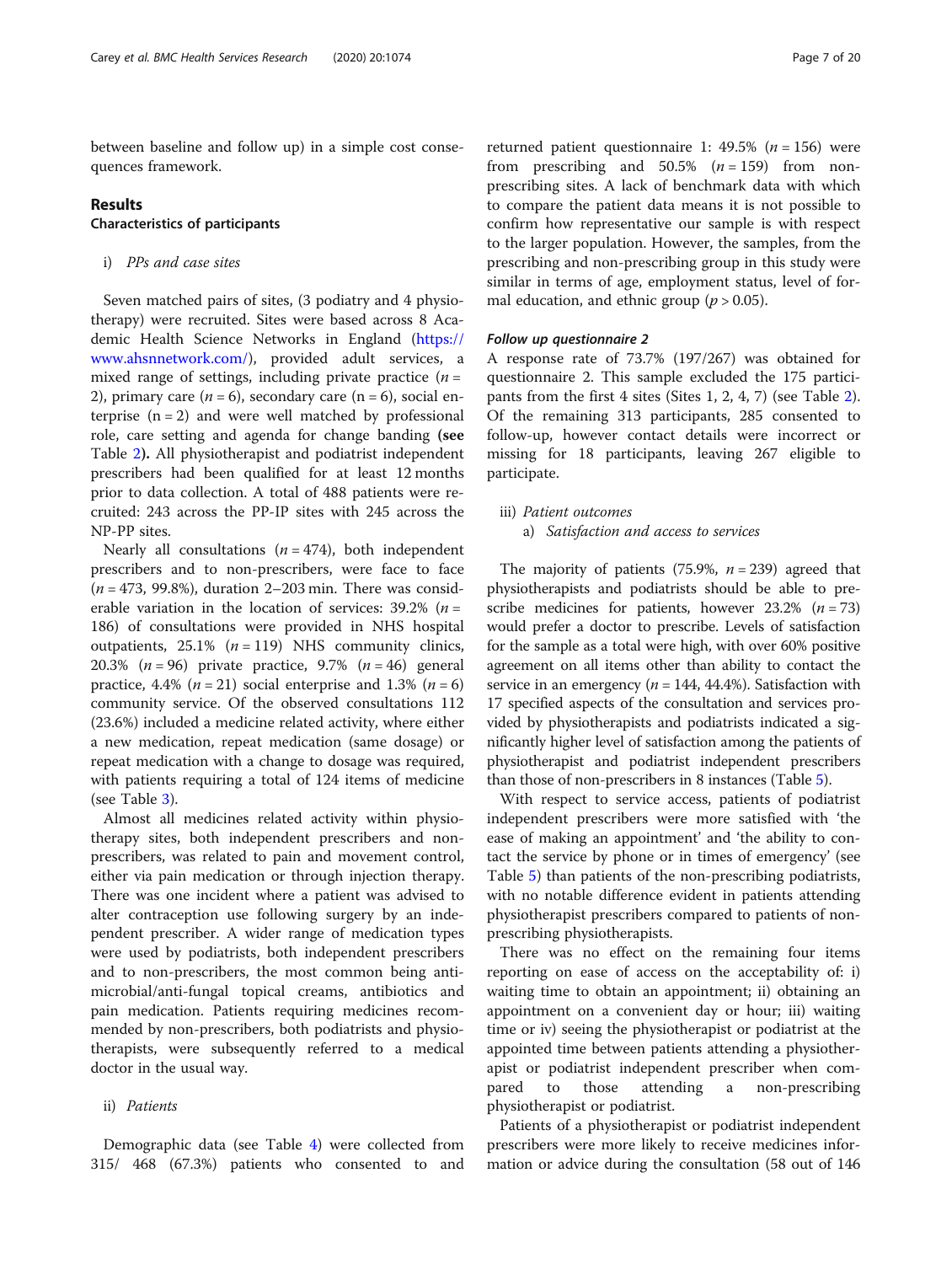<span id="page-7-0"></span>

| Pair                                          | study<br>Case<br>site    | Recruited<br>No.<br>Patients | Type<br>of Pp          | Job Title              | Setting                                            | Location in<br>England*          | Age            | Salary<br>band | $time < 30h$ in<br>Full or part<br>practice                                                                                                                                                                                                       | Education<br>highest | professional<br>Single or<br>multi-<br>team | questionnaire<br>1<br>Patient | Follow up-Patient<br>Questionnaire2 | Prescriptions |
|-----------------------------------------------|--------------------------|------------------------------|------------------------|------------------------|----------------------------------------------------|----------------------------------|----------------|----------------|---------------------------------------------------------------------------------------------------------------------------------------------------------------------------------------------------------------------------------------------------|----------------------|---------------------------------------------|-------------------------------|-------------------------------------|---------------|
| $\overline{\phantom{0}}$                      | $\overline{\phantom{0}}$ | $\frac{1}{2}$                | PO-IP                  | General/<br>Private    | Private                                            | London                           | π              | 89             | Full time                                                                                                                                                                                                                                         | Doctorate            | single                                      | $\overline{P}$                | $\lessgtr$                          | $\circ$       |
|                                               | $\sim$                   | $\frac{4}{5}$                | PO-NP                  | General/<br>Private    | Private                                            | London                           | $\overline{4}$ | $\supseteq$    | Full time                                                                                                                                                                                                                                         | Masters              | single                                      | 35                            | $\lessgtr$                          | n/a           |
| $\sim$                                        | $\sim$                   | $33$                         | PO-IP                  | Specialist             | Secondary care,<br>In/outpatient<br>9H<br>三        | Wessex                           | $\frac{4}{7}$  | $\sim$         | Full time                                                                                                                                                                                                                                         | Masters              | professional<br>multi-                      | 22                            | $\overline{0}$                      | $\circ$       |
|                                               | $\infty$                 | $\sqrt{2}$                   | PO-NP                  | Specialist             | ∞<br>secondary (&<br>NHS primary<br>private)       | Kent, Surrey,<br>Sussex          | $\frac{8}{3}$  | $\circ$        | Full-time                                                                                                                                                                                                                                         | Degree               | single                                      | 25                            | $\mathcal{Z}$                       | n/a           |
| $\sim$                                        | $\supseteq$              | 57                           | PO-IP                  | consultant<br>Surgeon/ | NHS secondary (&<br>private)                       | Oxford                           | SG             | $\circ$        | Full time                                                                                                                                                                                                                                         | Masters              | professional<br>$m$ ulti-                   | 32                            | $38$                                | $\infty$      |
|                                               | $\circ$                  | $\overline{4}$               | PO-NP                  | consultant<br>Surgeon/ | NHS secondary                                      | North East &<br>North<br>Cumbria | $\overline{4}$ | G              | Part-time                                                                                                                                                                                                                                         | Masters              | professional<br>multi-                      | 26                            | $\approx$                           | n/a           |
| 4                                             | $\sim$                   | $\circ$                      | $\frac{\rho}{\Gamma-}$ | Specialist             | Community                                          | London                           | $\overline{5}$ | $\overline{ }$ | Part-time                                                                                                                                                                                                                                         | Masters              | professional<br>$m$ ulti-                   | 25                            | $\lessgtr$                          | $\circ$       |
|                                               | 4                        | $\equiv$                     | PT-NP                  | Specialist             | care<br>NHS Primary<br>Community                   | Kent, Surrey,<br>Sussex          | $\overline{4}$ | 89             | Full time                                                                                                                                                                                                                                         | Masters              | professional<br>multi-                      | 25                            | $\lessgtr$                          | n/a           |
| $\mathsf{L}\cap$                              | $\circ$                  | $42$                         | $PT-P$                 | Specialist             | Primary, community<br>Social enterprise            | Kent, Surrey,<br>Sussex          | Ҿ              | 89             | Full time                                                                                                                                                                                                                                         | Diploma              | professional<br>$m$ ulti-                   | $\sim$                        | $\sim$                              | $\infty$      |
|                                               | $\sqrt{2}$               | $38$                         | PT-NP                  | consultant<br>Surgeon/ | assessment service<br>Tier 2 NHS ESP               | Wessex                           | $\overline{4}$ | 88             | Part-time                                                                                                                                                                                                                                         | Doctorate            | professional<br>$m$ ulti-                   | $\circ$                       | $\sim$                              | n/a           |
| $\circ$                                       | $\equiv$                 | $\frac{4}{7}$                | $\frac{1}{\sqrt{2}}$   | Specialist             | Acute Foundation<br>Trust                          | Northwest<br>coast               | 58             | 8 <sup>a</sup> | Full time                                                                                                                                                                                                                                         | Masters              | professional<br>multi-                      | 27                            | 29                                  | $\circ$       |
|                                               | $\supseteq$              | 35                           | PT-NP                  | consultant<br>Surgeon/ | NHS secondary care                                 | Kent, Surrey,<br>Sussex          | $\frac{8}{3}$  | $\infty$       | Full time                                                                                                                                                                                                                                         | Masters              | professional<br>multi-                      | $\overline{0}$                | 23                                  | n/a           |
| $\mathord{\hspace{1pt}\text{--}\hspace{1pt}}$ | $\widetilde{\Box}$       | $\overline{c}$               | $PT-P$                 | Specialist             | Social enterprise<br>∞<br>NHS primary<br>community | Kent, Surrey,<br>Sussex          | 52             | 89             | Full time                                                                                                                                                                                                                                         | Masters              | professional<br>multi-                      | $\infty$                      | $\tilde{=}$                         | $\infty$      |
|                                               | $\overline{4}$           | 96                           | PT-NP                  | Specialist             | community<br>Social enterprise<br>Primary &        | Kent, Surrey,<br>Sussex          | $38$           | 88             | Full time                                                                                                                                                                                                                                         | Masters              | professional<br>multi-                      | 23                            | $\gtrsim$                           | n/a           |
| Totals                                        |                          | 488                          |                        |                        |                                                    |                                  |                |                |                                                                                                                                                                                                                                                   |                      |                                             | 315                           | 195                                 | <u>يا</u>     |
|                                               |                          |                              |                        |                        |                                                    |                                  |                |                | Job title <b>: Surgeon/Consultant</b> (consultant physiotherapists, consultant podiatric surgeons) <b>General/Private</b> (physiotherapists practitioners, physiotherapists, podiatrists)<br><b>Specialist</b> (e.g. Clinical specialist physioth |                      |                                             |                               |                                     |               |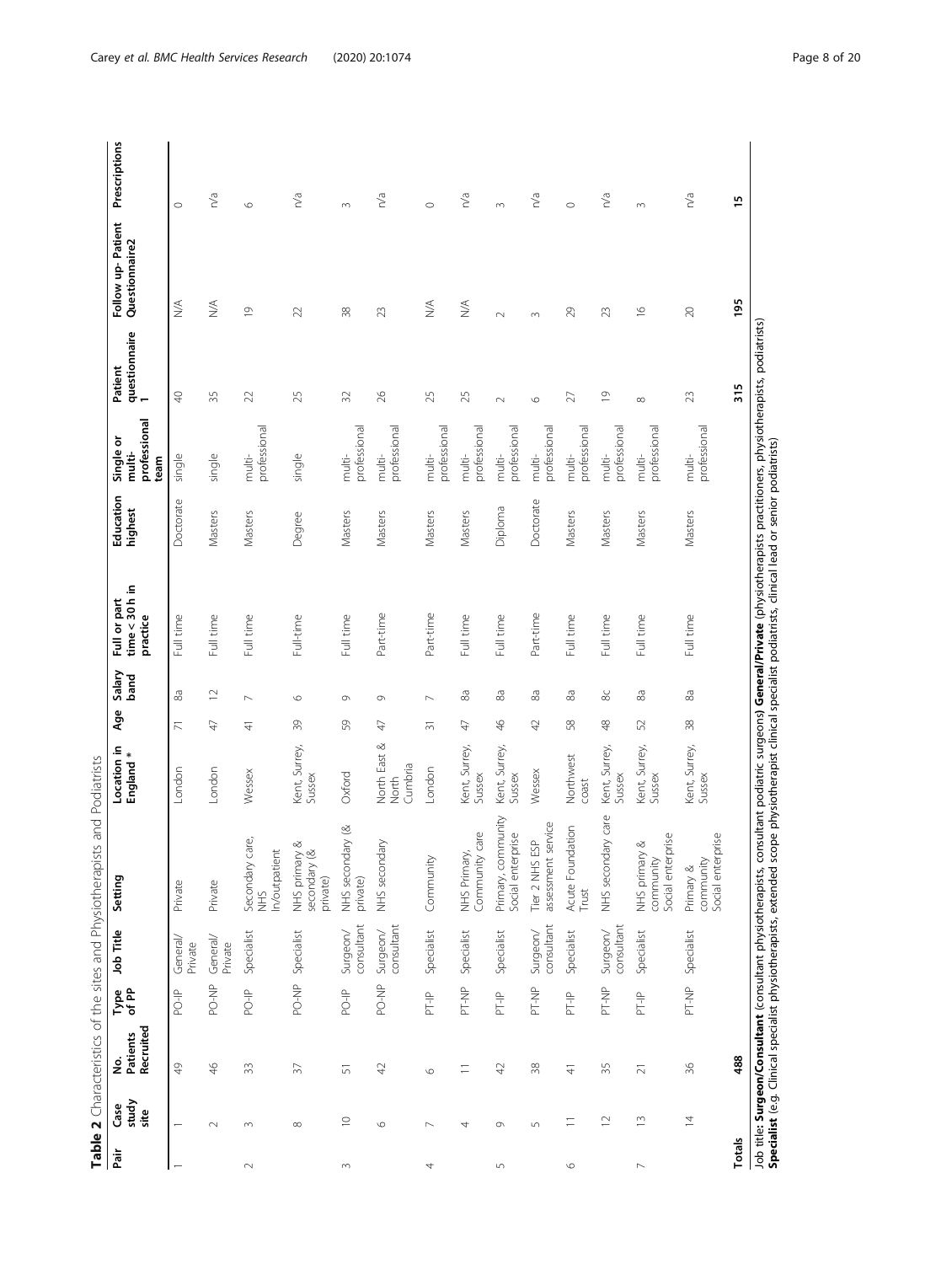## <span id="page-8-0"></span>Table 3 Consultations with medicines related activity

| Number of observed<br>consultations                                       | Physiotherapist<br>ΙP | <b>Number</b><br>of items                     | Physiotherapist<br><b>NP</b> | <b>Number</b><br>of items     | Podiatrist<br>IP | <b>Number</b><br>of items                   | Podiatrist<br><b>NP</b> | <b>Number</b><br>of items    |
|---------------------------------------------------------------------------|-----------------------|-----------------------------------------------|------------------------------|-------------------------------|------------------|---------------------------------------------|-------------------------|------------------------------|
|                                                                           | $n = 107$             | $n = 37$                                      | $n = 115$                    | $n = 29$                      | $n = 128$        | $n = 45$                                    | $n = 124$               | $n = 13$                     |
| Consultations with no medicines<br>related activity                       | 75                    | n/a                                           | 87                           | n/a                           | 93               | n/a                                         | 114                     |                              |
| Consultations with medicines activity                                     |                       |                                               |                              |                               |                  |                                             |                         |                              |
| New medication                                                            | 23                    | $21 \times 1$<br>$2 \times 2$<br>$3 \times 1$ | 27                           | $26 \times 1$<br>$1 \times 2$ | 31               | $27 \times 1$<br>$3 \times 2$<br>$1\times4$ | 10                      | $7 \times 1$<br>$3 \times 2$ |
| Repeat medication (same dosage)                                           | 9                     | $9 \times 1$                                  |                              |                               | 2                | $2 \times 2$                                | $\mathbf{0}$            | $\mathbf{0}$                 |
| Repeat medication (dosage<br>changed)                                     | $\mathbf{0}$          | $\circ$                                       | $\mathbf{0}$                 | $\mathbf{0}$                  | $\overline{2}$   | $2 \times 2$                                | $\mathbf{0}$            | $\mathbf{0}$                 |
| Total number of consultations with $n = 32$<br>medicines related activity |                       | n/a                                           | $n = 28$                     | n/a                           | $n = 35$         | n/a                                         | $n = 10$                | n/a                          |

## Table 4 Patient characteristics

|                                                                          | Physiotherapy<br>n(%) | Podiatry<br>n(%) | <b>Total</b><br>$n =$ number of responses | % of total sample |
|--------------------------------------------------------------------------|-----------------------|------------------|-------------------------------------------|-------------------|
| Professional group                                                       |                       |                  |                                           |                   |
| Which professional consulted                                             | 135 (42.86%)          | 180 (57.14%)     | 315                                       | 100%              |
| Gender                                                                   |                       |                  | $n = 254$                                 |                   |
| Male                                                                     | 34 (30.4%)            | 55 (38.7%)       | 89                                        | 35%               |
| Female                                                                   | 78 (69.6%)            | 87 (61.3%)       | 165                                       | 65%               |
| Age                                                                      |                       |                  |                                           |                   |
| Physiotherapy group: $n = 111$ , mean 59.7, SD 16.6, (range 17.6-100.98) |                       |                  |                                           |                   |
| Podiatry group: $n = 139$ , mean 67.1, SD 16.16, (range 16.17-94.32)     |                       |                  |                                           |                   |
| Total: $n = 250$ , mean 63.8, SD 16.7                                    |                       |                  |                                           |                   |
| Living arrangements                                                      |                       |                  | $n = 257$                                 |                   |
| Live alone                                                               | 19 (17.4%)            | 32 (21.6%)       | 51                                        | 19.8%             |
| Live with other adult(s)                                                 | 90 (82.6%)            | 94 (63.5)        | 184                                       | 71.6%             |
| Care home resident                                                       | 0                     | 22 (14.9%)       | 22                                        | 8.6%              |
| Type of accommodation                                                    |                       |                  | $n = 276$                                 |                   |
| Owner occupied house/flat                                                | 97 (82.2%)            | 104 (65.8%)      | 201                                       | 72.8%             |
| Privately rented house/flat                                              | 12 (1.02%)            | 12 (7.6%)        | 24                                        | 8.7%              |
| Local authority/housing association/cooperative                          | $9(7.6\%)$            | 13 (8.2%)        | 22                                        | 8%                |
| Residential or care home, hospice                                        | 0                     | 29 (18.4%)       | 29                                        | 1.05%             |
| <b>Employment group</b>                                                  |                       |                  | $n = 262$                                 |                   |
| In paid or voluntary employment                                          | 46 (41.1%)            | 40 (26.7%)       | 86                                        | 32.8%             |
| Unemployed/student/at home/sick                                          | 15 (13.4%)            | 12 (8%)          | 27                                        | 10.3%             |
| Retired                                                                  | 51 (45.5%)            | 98 (65.3%)       | 149                                       | 56.9%             |
| <b>Educated beyond 18 years</b>                                          |                       |                  | $n = 274$                                 |                   |
| Yes                                                                      | 32 (27.4%)            | 51 (32.5%)       | 83                                        | 30.3%             |
| No                                                                       | 85 (72.6%)            | 106 (67.5%)      | 191                                       | 69.7%             |
| Ethnic group                                                             |                       |                  | $n = 283$                                 |                   |
| White                                                                    | 117 (96.7%)           | 160 (98.8%)      | 277                                       | 97.9%             |
| Other                                                                    | 4 (3.3%)              | $2(1.2\%)$       | 6                                         | 2.1%              |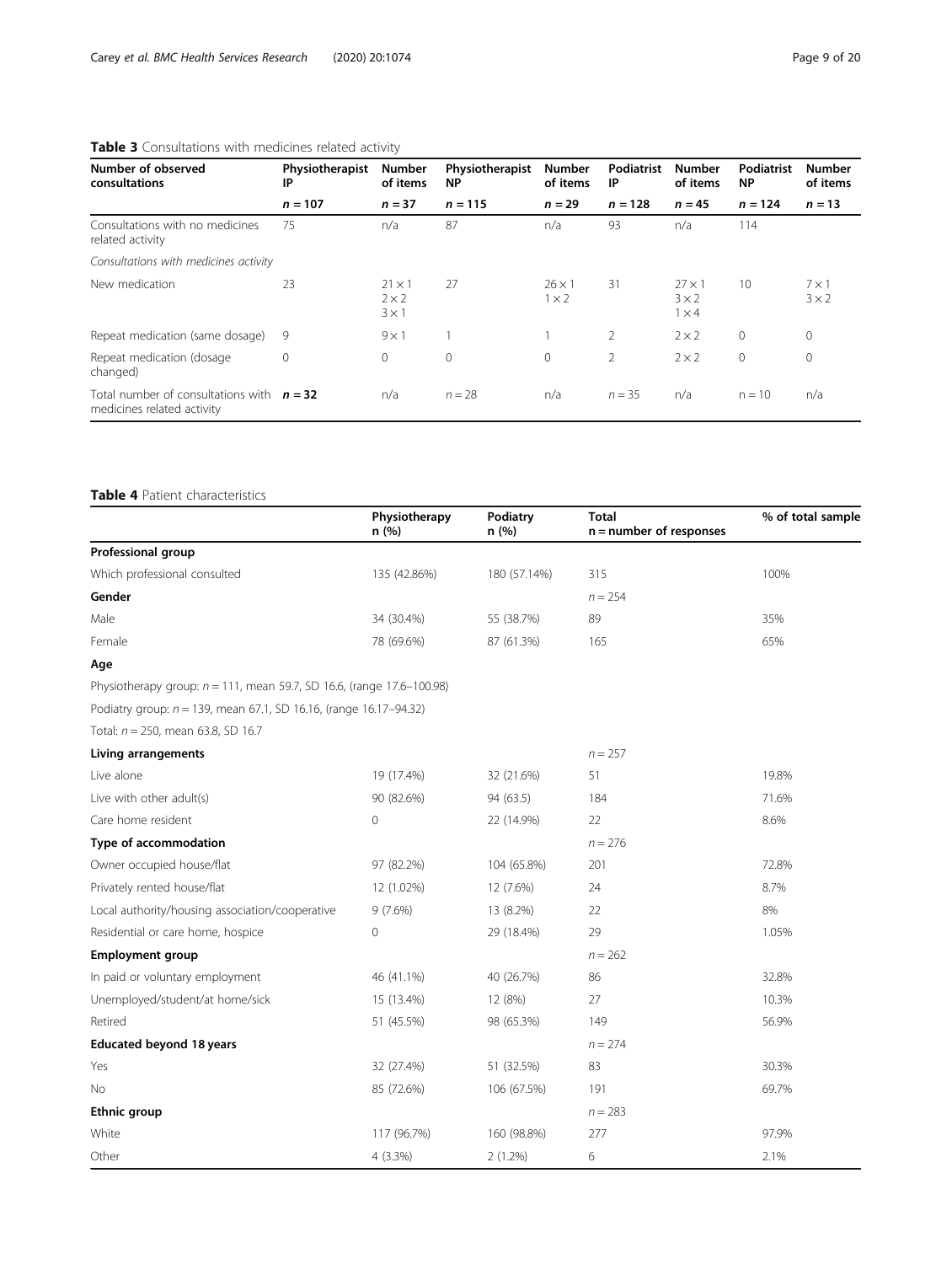<span id="page-9-0"></span>

| <b>Table 5</b> Patient views and experience of satisfaction with care received from physiotherapist or podiatrist |
|-------------------------------------------------------------------------------------------------------------------|
|-------------------------------------------------------------------------------------------------------------------|

| Patient views and experience of<br>consultation with physiotherapist or<br>podiatrist<br>(R) indicates reverse score item | Physiotherapist<br>Independent<br>Prescriber $(n =$<br>62)                               | Physiotherapist<br>Non-prescriber<br>$(n = 73)$ |    |                | Mann-<br>Whitney<br>U-test | Podiatrist<br>Independent<br>Prescriber<br>$(n = 94)$                                    | Podiatrist<br>Non-prescriber<br>$(n = 86)$ |    |             |       | Total<br>$n = 315$ |                 |
|---------------------------------------------------------------------------------------------------------------------------|------------------------------------------------------------------------------------------|-------------------------------------------------|----|----------------|----------------------------|------------------------------------------------------------------------------------------|--------------------------------------------|----|-------------|-------|--------------------|-----------------|
|                                                                                                                           | <b>Strongly Agree/Agree</b><br>(compared with strongly disagree/<br>disagree/no opinion) |                                                 |    |                |                            | <b>Strongly Agree/Agree</b><br>(compared with strongly disagree/<br>disagree/no opinion) |                                            |    |             |       | Agree/<br>Agree    | <b>Strongly</b> |
|                                                                                                                           | n                                                                                        | %<br>sample                                     | n  | $\%$<br>sample | $p*$                       | n                                                                                        | %<br>Sample                                | n  | %<br>sample | P*    | n                  | %               |
| 1. Overall I was satisfied with the<br>consultation from this physiotherapist or<br>podiatrist                            | 59                                                                                       | 95.1%                                           |    | 67 91.2%       | 0.280                      | 85                                                                                       | 90.4%                                      |    | 80 93.0%    | 0.281 | 291                | 92.4%           |
| 2. The physiotherapist or podiatrist was very<br>careful to check everything when carrying<br>out my care                 | 60                                                                                       | 96.8%                                           | 69 | 94.5%          | 0.092                      | 82                                                                                       | 87.2%                                      |    | 77 89.5%    | 0.367 |                    | 288 91.4%       |
| 3.I will follow the advice of this<br>physiotherapist or podiatrist because I<br>think she/he is right                    | 59                                                                                       | 95.1%                                           |    | 64 87.7%       | 0.021                      | 81                                                                                       | 86.2%                                      |    | 75 87.2%    |       |                    | 0.020 279 88.6% |
| 4. The time I was able to spend with the<br>physiotherapist or podiatrist was a bit too<br>short (R)                      | 46                                                                                       | 74.2%                                           |    | 61 83.6%       | 0.807                      | 68                                                                                       | 81.0%                                      |    | 59 68.6%    | 0.333 |                    | 234 74.3%       |
| 5. The physiotherapist or podiatrist<br>explained the reasons for the advice given                                        | 56                                                                                       | 90.3%                                           | 67 | 91.2%          | 0.150                      | 79                                                                                       | 94.0%                                      |    | 72 83.7%    | 0.711 |                    | 274 87.0%       |
| 6.Some things about the consultation with<br>the physiotherapist or podiatrist could<br>have been better (R)              | 46                                                                                       | 74.2%                                           |    | 53 63.0%       | 0.166                      | 68                                                                                       | 72.3%                                      |    | 60 69.8%    | 0.120 |                    | 227 72.1%       |
| 7. The physiotherapist or podiatrist listened<br>very carefully to what I had to say                                      | 57                                                                                       | 91.2%                                           | 68 | 93.2%          | 0.344                      | 79                                                                                       | 94.0%                                      |    | 74 86.0%    | 0.330 | 278                | 88.3%           |
| 8.I understand my treatment much better<br>after seeing the physiotherapist or<br>podiatrist                              | 54                                                                                       | 87.1%                                           |    | 54 74.0%       | 0.025                      | 68                                                                                       | 72.3%                                      |    | 61 70.9%    | 0.164 |                    | 237 75.2%       |
| 9. The physiotherapist or podiatrist was<br>interested in me as a person not just my<br>illness                           | 50                                                                                       | 80.1%                                           |    | 56 76.7%       | 0.033                      | 77                                                                                       | 81.9%                                      |    | 65 75.6%    | 0.152 |                    | 248 78.7%       |
| 10. I am NOT completely satisfied with the<br>advice received from this physiotherapist<br>or podiatrist (R)              | 56                                                                                       | 90.3%                                           |    | 61 83.6%       | 0.019                      | 75                                                                                       | 79.8%                                      |    | 67 78.0%    | 0.455 |                    | 249 79.0%       |
| 11. It was easy to make an appointment<br>with the physiotherapist or podiatrist                                          | 35                                                                                       | 56.5%                                           | 49 | 67.1%          | 0.900                      | 74                                                                                       | 78.7%                                      |    | 60 69.8%    | 0.028 |                    | 218 69.2%       |
| 12. There was an acceptable time lapse to<br>obtain an appointment                                                        | 30                                                                                       | 48.4%                                           | 43 | 58.9%          | 0.759                      | 67                                                                                       | 71.3%                                      | 57 | 66.3%       | 0.378 | 197                | 62.5%           |
| 13. It was possible to obtain an<br>appointment on a convenient day or hour                                               | 40                                                                                       | 64.5%                                           | 49 | 67.1%          | 0.695                      | 70                                                                                       | 74.5%                                      |    | 62 72.1%    | 0.067 | 221                | 70.2%           |
| 14. I can contact someone in the service by 38<br>phone for help or advice in case of<br>problem                          |                                                                                          | 61.2%                                           |    | 47 64.4%       | 0.881                      | 70                                                                                       | 74.5%                                      |    | 56 65.1%    |       |                    | 0.020 211 67.0% |
| 15. In an emergency I can get a quick<br>appointment/consultation at this service                                         | 19                                                                                       | 30.6%                                           |    | 25 34.2%       | 0.177                      | 60                                                                                       | 63.8%                                      |    | 36 41.9%    |       |                    | 0.001 140 44.4% |
| 16. I saw the physiotherapist or podiatrist at 42<br>the appointed time                                                   |                                                                                          | 67.7%                                           |    | 62 84.9%       | 0.111                      | 74                                                                                       | 78.7%                                      |    | 73 84.9%    | 0.952 | 251                | 79.7%           |
| 17. The waiting time was acceptable                                                                                       | 45                                                                                       | 72.5%                                           |    | 64 87.7%       | 0.088                      | 80                                                                                       | 85.1%                                      |    | 71 82.6%    | 0.494 |                    | 260 82.5%       |

\*p based on Mann Whitney U test using 5-point Likert Scale; for ease of interpretation, the table only displays for each item the number of patients who indicated a positive response (i.e. Strongly Agree/Agree or Strongly Disagree/Disagree for negatively paraphrased items (R)) – all corresponding percentages relate to the entire subgroup at the top of the column i.e. interpreting no response to the specific item as a lack of a positive response

(39.7%) vs 37 out of 151 non-prescribing physiotherapist or podiatrist patients (24.5%);  $p = 0.005$ ), with varying levels of satisfaction reported (see Table [6](#page-10-0)). Compared to patients of non-prescribing physiotherapist or podiatrists, patients of physiotherapist or

podiatrist independent prescribers were significantly more likely to: 'be told when' and 'how often' to take their medicine, 'intend to take their medicines' and 'find it easier to follow the physiotherapists' advice'  $(p \le 0.05)$ .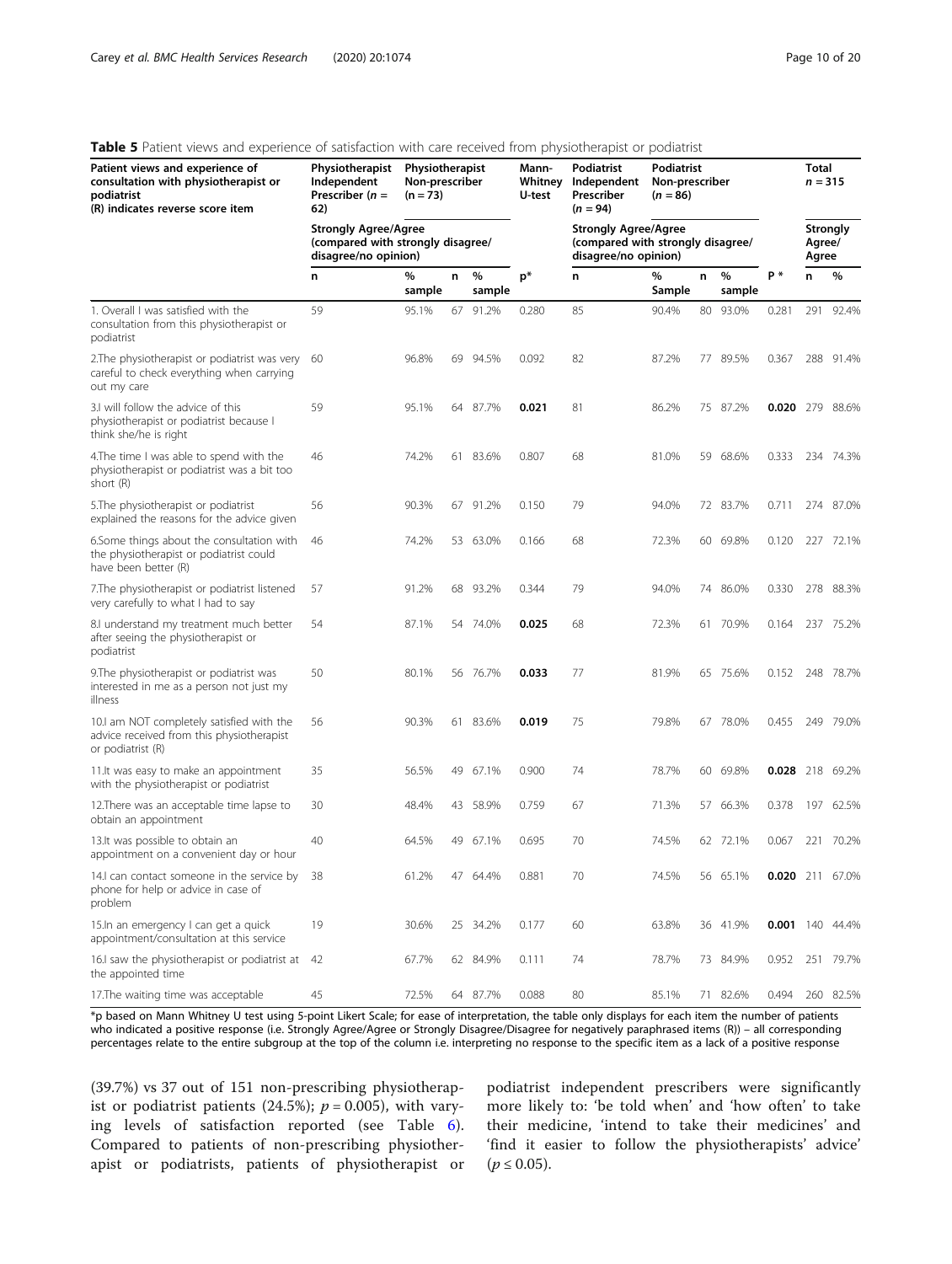<span id="page-10-0"></span>Table 6 Patient views and experience of medicines management advice and information provided by physiotherapist or podiatrist

| Patient views and<br>experience of<br>medicines management<br>advice and information                                              |                                                     | addite nons and chpendities of measures management admediant implimation promated by priyordinary<br>Physiotherapist<br>Independent<br>Prescriber<br>$(n = 27)$ | Physiotherapist<br>Non-prescriber<br>$(n = 24)$ |   |                                   | Mann-<br>Whitney<br>U-test | Podiatrist<br>Independent<br>Prescriber<br>$(n = 31)$ | <b>Podiatrist</b><br>Non-prescriber<br>$(n = 13)$ |      |                          | Mann-<br>Whitney<br>U-test | Total        |                                    |
|-----------------------------------------------------------------------------------------------------------------------------------|-----------------------------------------------------|-----------------------------------------------------------------------------------------------------------------------------------------------------------------|-------------------------------------------------|---|-----------------------------------|----------------------------|-------------------------------------------------------|---------------------------------------------------|------|--------------------------|----------------------------|--------------|------------------------------------|
| provided by<br>physiotherapist or<br>podiatrist                                                                                   |                                                     | <b>Strongly Agree/Agree</b>                                                                                                                                     |                                                 |   |                                   |                            | <b>Strongly Agree/Agree</b>                           |                                                   |      |                          |                            |              | <b>Strongly</b><br>Agree/<br>Agree |
|                                                                                                                                   | N<br>(excluding<br>not<br>applicable <sup>a</sup> ) | n                                                                                                                                                               | $\%$                                            | n | %                                 | $\mathsf{p}^*$             | n                                                     | $\%$                                              | n    | %                        | p*                         | n            | %                                  |
| 1. The physiotherapist or<br>podiatrist gave me time<br>to clarify questions I may<br>have had about my<br>medicine               | 84                                                  | 24                                                                                                                                                              |                                                 |   | 96.0% 19 86.4% 0.627              |                            | 21                                                    |                                                   |      | 84.0% 11 91.7%           | 0.901                      |              | 75 89.3%                           |
| 2. The physiotherapist or 64<br>podiatrist told me when<br>to take my medicine                                                    |                                                     | 11                                                                                                                                                              | 73.3% 6                                         |   |                                   | 40.0% 0.030                | 19                                                    | 82.6% 9                                           |      | 81.8%                    | 0.719                      |              | 45 70.3%                           |
| 3. The physiotherapist or 61<br>podiatrist told me how<br>often I should take my<br>medicine                                      |                                                     | 12                                                                                                                                                              | 85.7% 5                                         |   |                                   | 35.6% 0.002                | 19                                                    | 86.4% 9                                           |      | 81.8%                    | 0.835                      |              | 43 70.5%                           |
| 4. The physiotherapist or 75<br>podiatrist provided me<br>with information on the<br>purpose of my medicine                       |                                                     | 16                                                                                                                                                              |                                                 |   | 73.7% 14 70.0% 0.547              |                            | 19                                                    |                                                   |      | 82.6% 11 84.6%           | 0.549                      |              | 60 80.0%                           |
| 5. The physiotherapist or<br>podiatrist provided me<br>with information on how<br>to use my medicine                              | -59                                                 | 11                                                                                                                                                              | 73.3% 5                                         |   | 45.5% 0.062                       |                            | 16                                                    |                                                   |      | 80.0% 10 91.0%           | 0.608                      |              | 42 71.2%                           |
| 6. I expect that it will be 68<br>easy to follow the<br>physiotherapist's or<br>podiatrist's advice about<br>my medicine          |                                                     | 12                                                                                                                                                              |                                                 |   | 75.0% 10 66.7% 0.181              |                            | 22                                                    |                                                   |      | 91.7% 11 84.6%           | 0.346                      |              | 57 83.8%                           |
| 7. The physiotherapist or 71<br>podiatrist told me the<br>name of my medicine                                                     |                                                     | 17                                                                                                                                                              | 85.0% 9                                         |   | 60.0% 0.178                       |                            | 18                                                    | 75.0% 9                                           |      | 75.0%                    | 0.354                      |              | 53 74.6%                           |
| Patient views and<br>experience of<br>medicines management                                                                        |                                                     | Physiotherapist<br>Independent<br>Prescriber                                                                                                                    |                                                 |   | Physiotherapist<br>Non-prescriber |                            | Podiatrist<br>Independent<br>Prescriber               |                                                   | Non- | Podiatrist<br>prescriber |                            | <b>Total</b> |                                    |
| advice and information<br>provided by<br>physiotherapist or<br>podiatrist                                                         |                                                     | <b>Strongly Agree/Agree</b>                                                                                                                                     |                                                 |   |                                   |                            | <b>Strongly Agree/Agree</b>                           |                                                   |      |                          |                            |              | Strongly<br>Agree/<br>Agree        |
|                                                                                                                                   | N (excluding n<br>not<br>applicable <sup>a</sup> )  |                                                                                                                                                                 | %                                               | n | %                                 | p*                         | n                                                     | $\%$                                              | n    | %                        | $p*$                       | n            | $\%$                               |
| 8. The physiotherapist or<br>podiatrist explained the<br>side effects of my<br>medicine                                           | 63                                                  | 11                                                                                                                                                              |                                                 |   | 68.8% 12 70.6% 0.578              |                            | 13                                                    | 59.1% 5                                           |      | 50.0%                    | 0.443                      |              | 41 65.0%                           |
| 9. I would have liked to<br>have received more<br>information about my<br>medicine from the<br>physiotherapist or<br>podiatrist # | 73                                                  | 3                                                                                                                                                               | 13.6% 3                                         |   | 17.6% 0.438                       |                            | 0                                                     | $0.0\%$                                           | 3    | 25.0%                    | 0.288                      | 9            | 12.3%                              |
| 10. The physiotherapist<br>or podiatrist provided me<br>with information on what<br>to do if I missed a dose                      | 48                                                  | 3                                                                                                                                                               | 25.0% 3                                         |   | 27.3% 0.795                       |                            | 3                                                     | 21.4% 1                                           |      | 9.1%                     | 0.274                      |              | 10 20.8%                           |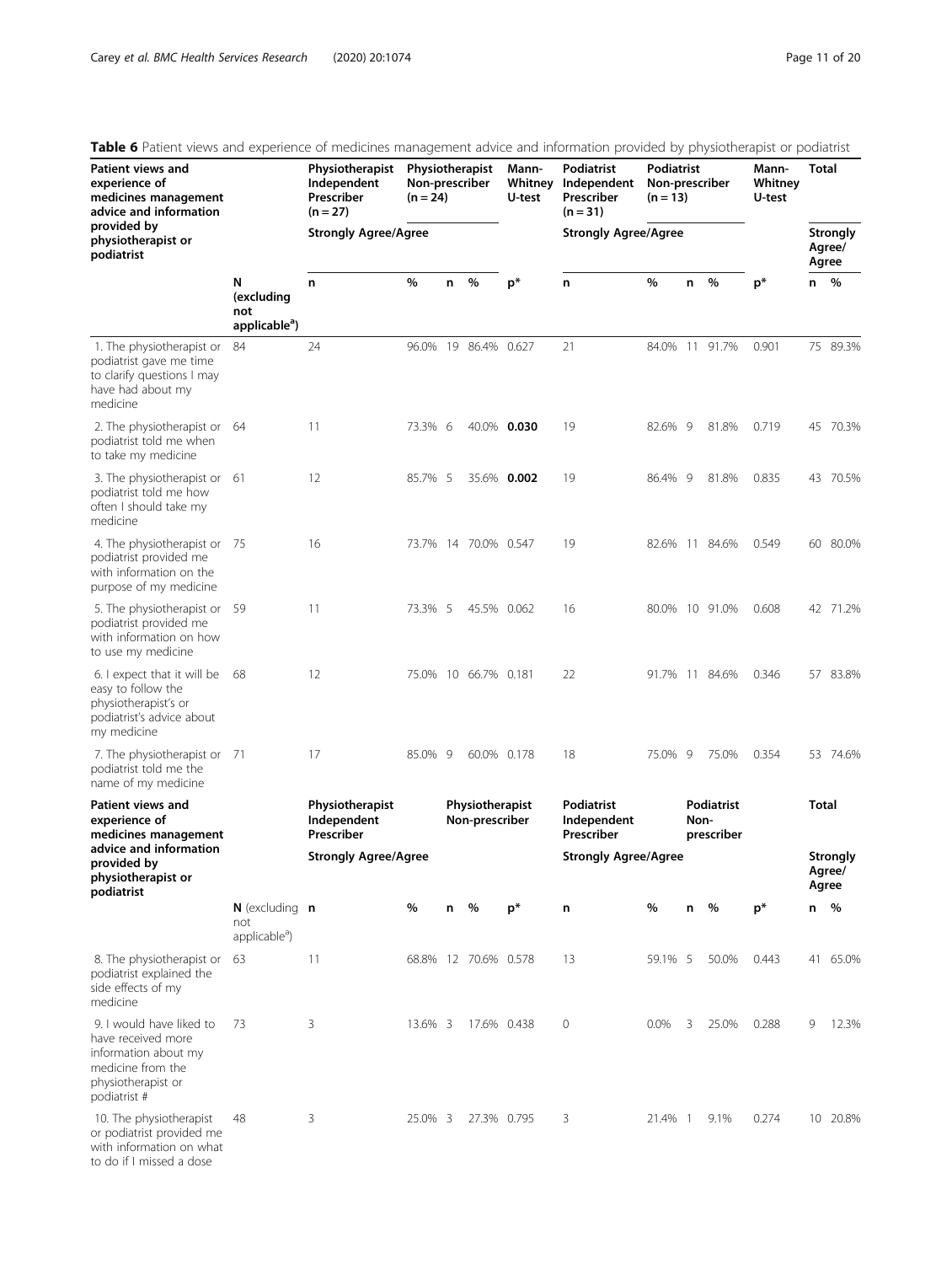Table 6 Patient views and experience of medicines management advice and information provided by physiotherapist or podiatrist (Continued)

| <b>Patient views and</b><br>experience of<br>medicines management<br>advice and information                                                      |                                                     | Physiotherapist<br>Independent<br>Prescriber<br>$(n = 27)$ | Physiotherapist<br>Non-prescriber<br>$(n = 24)$ |    |             | Mann-<br>Whitney<br>U-test | <b>Podiatrist</b><br>Independent<br>Prescriber<br>$(n = 31)$ | <b>Podiatrist</b><br>Non-prescriber<br>$(n = 13)$ |    |              | Mann-<br>Whitney<br>U-test | <b>Total</b> |                                    |
|--------------------------------------------------------------------------------------------------------------------------------------------------|-----------------------------------------------------|------------------------------------------------------------|-------------------------------------------------|----|-------------|----------------------------|--------------------------------------------------------------|---------------------------------------------------|----|--------------|----------------------------|--------------|------------------------------------|
| provided by<br>physiotherapist or<br>podiatrist                                                                                                  |                                                     | <b>Strongly Agree/Agree</b>                                |                                                 |    |             |                            | <b>Strongly Agree/Agree</b>                                  |                                                   |    |              |                            |              | <b>Strongly</b><br>Agree/<br>Agree |
|                                                                                                                                                  | N<br>(excluding<br>not<br>applicable <sup>a</sup> ) | n                                                          | $\%$                                            | n. | $\%$        | $p*$                       | n                                                            | %                                                 | n. | $\%$         | $p*$                       | n            | $\%$                               |
| of my medicine                                                                                                                                   |                                                     |                                                            |                                                 |    |             |                            |                                                              |                                                   |    |              |                            |              |                                    |
| 11. It may be difficult for 56<br>me to do exactly what<br>the physiotherapist or<br>podiatrist told me to do<br>in relation to my<br>medicine # |                                                     | $\mathbf 0$                                                | 0.0%                                            |    | 9.1%        | 0.038                      | 5                                                            | 23.8% 1                                           |    | 9.1%         | 0.832                      |              | 12.5%                              |
| 12. I'm not sure it will be<br>worth the trouble to take<br>the medicine advised by<br>the physiotherapist or<br>podiatrist #                    | -62                                                 | 2                                                          | 13.3% 1                                         |    | 8.3%        | 0.298                      | 1                                                            | 6.7%                                              |    | 8.3%         | 0.570                      | 5            | 8.1%                               |
| 13. Receiving a<br>prescription for medicine<br>from my physiotherapist<br>or podiatrist reduced my<br>waiting time today                        | 40                                                  | 4                                                          | 30.8% 1                                         |    | 16.6% 0.919 |                            | 6                                                            | 46.1% 6                                           |    | 75.0%        | 0.446                      |              | 17 42.5%                           |
| 14. I am likely to take<br>the medicine prescribed<br>for me today                                                                               | 47                                                  | 7                                                          | 36.8% 2                                         |    |             | 28.5% 0.022                | 13                                                           | 72.2% 11                                          |    | 100.0% 0.204 |                            |              | 33 70.2%                           |

<sup>a</sup> those patients who did not respond "Yes" to the preceding question "During the consultation today, did the physiotherapist or podiatrist prescribe and/or give you advice and information about medicines(s)?"

\*p-value based on Mann Whitney U test utilising the original 5 point Likert scale; for ease of interpretation, the table only displays for each item the number of patients who responded Strongly Agree/Agree

Note that for items labelled # this may not be regarded as a positive response

#### b) Quality of life- EQ-5D-L

Indications at baseline were that patients who saw physiotherapist independent prescribers had lower generic quality of life than those seeing the non-prescribing physiotherapists, due to lower scores on the mobility dimension. However, there was no statistically significant difference between physiotherapist or podiatrist independent prescribers and non-prescribing physiotherapist or podiatrist groups on either individual items or overall EQ-5D-5Lscore ( $p \ge 0.05$ ) (Table [7](#page-12-0), individual dimension scores not shown).

Quality of life overall scores in both physiotherapist and podiatrist independent prescribers and non-prescribing groups improved significantly between baseline and follow-up. Differences in change scores between the physiotherapist and podiatrist independent prescribers and non-prescribing physiotherapist or podiatrists, however, were not statistically significant (Table [7\)](#page-12-0). The

sample for which data at both time points were available was limited ( $n = 116$ ).

#### iv) iv. Economic analysis

Amongst physiotherapists, the independent prescribers had significantly longer consultation duration than nonprescribers (27.6 vs 20.8 min) (Table [8](#page-13-0)). Amongst podiatrists, the frequency with which medications i.e. a new medication, repeat medication (same dosage), or repeat medication (dosage changed) and tests were ordered were significantly higher in independent prescribers than non-prescribers (Table [8](#page-13-0)). There was a trend for consultation duration to be longer for independent prescribers (23.4 vs 19.9 min) (Table [8](#page-13-0)).

Comparing physiotherapists and podiatrists, planning of follow up consultations was higher by podiatrist independent prescribers than physiotherapist independent prescribers, but no significant differences were found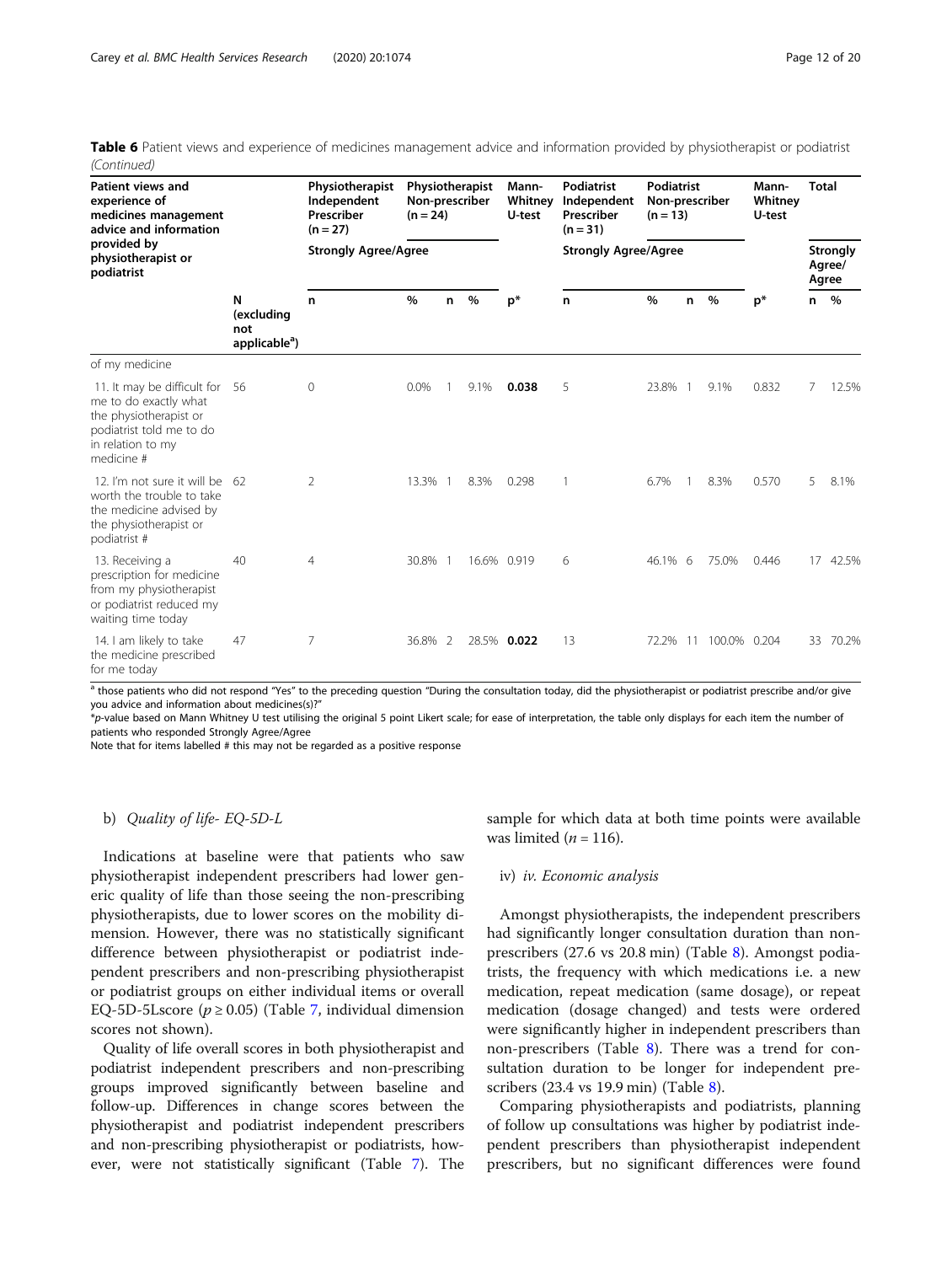|                  | From the 129 completers                                        | Baseline for 116 with EQ. 5D<br>in BOTH data sets only | Follow-Up for 116 with EQ. 5D<br>in BOTH data sets only |                                               |                                 |
|------------------|----------------------------------------------------------------|--------------------------------------------------------|---------------------------------------------------------|-----------------------------------------------|---------------------------------|
|                  | Number of patients completing BOTH<br>sets of EQ. 5D questions | <b>EQ 5D-5L</b><br>Mean (SD)                           | <b>EQ 5D-5L</b><br>Mean (SD)                            | Change from<br>Baseline (95% CI) <sup>a</sup> | Paired<br>t-test<br>p-<br>value |
| PT<br>IP         | 25                                                             | 0.56(0.31)                                             | 0.64(0.27)                                              | $0.08$ (-0.04 to 0.19)                        | 0.194                           |
| PT<br><b>NP</b>  | 28                                                             | 0.73(0.19)                                             | 0.73(0.22)                                              | $0.001$ $(-0.07$ to<br>0.07)                  | 0.973                           |
| PO<br>IP         | 33                                                             | 0.70(0.26)                                             | 0.78(0.20)                                              | $0.08$ (0.003 to 0.16)                        | 0.042                           |
| PO<br><b>NP</b>  | 30                                                             | 0.66(0.26)                                             | 0.76(0.28)                                              | $0.10$ (0.03 to 0.16)                         | 0.004                           |
| All<br>IP        | 58                                                             | 0.64(0.29)                                             | 0.72(0.24)                                              | $0.08$ (0.01 to 0.14)                         | 0.019                           |
| All<br><b>NP</b> | 58                                                             | 0.69(0.23)                                             | 0.75(0.25)                                              | $0.05$ (0.003 to 0.10)                        | 0.036                           |
| All<br>PT        | 53                                                             | 0.65(0.26)                                             | 0.69(0.25)                                              | $0.04$ (-0.03 to 0.10)                        | 0.266                           |
| All<br>PO        | 63                                                             | 0.68(0.26)                                             | 0.77(0.24)                                              | 0.09 (0.04 to 0.14)                           | 0.001                           |

#### <span id="page-12-0"></span>Table 7 Overall EQ. 5D index score: baseline and follow-up

<sup>a</sup>[Positive change indicates mean improvement in health at Follow-Up]

between independent prescribers and non-prescribers within the professions. After removing unplanned consultations in the two months after the original consultation that were considered (by two independent reviewers) to be unamenable to treatment delivered in the index consultation, only four items of unplanned service utilisation remained across the whole sample of patients of physiotherapists and podiatrists, all of which were related to pain relief (Table [8\)](#page-13-0).

#### Costs of consultations

Difference in costs of consultation duration of independent prescribers compared to non-prescribers for physiotherapist and podiatrist groups were based on Agenda for Change (AfC) band 8a, which was the most frequent grade of physiotherapist and podiatrist independent prescribers in the study, i.e. £70 per hour [\[73](#page-19-0)]. Compared to the cost of a non-prescriber consultation, the independent prescriber consultation was, on average, more costly by £7.95 for physiotherapists (£24.30 vs £32.25) and £8.62 (£19.69 vs £28.31) for podiatrists. The salary of a grade 9 professional is twice that of grade 8a, so at that higher level, the differences in the cost of consultations between independent prescribers and non-prescribers would be doubled. Use of grade 7 instead of grade 8a would reduce the differences between independent prescribers and non-prescriber by about £1.20 per consultation. Amongst the podiatrists, the independent prescribers were at band 7 (advanced / team leader), 8a (principal) and 9 (consultant); two of the nonprescribers were band 9 and the third was band 6 (specialist). Participating physiotherapists were all band 8a, except one non-prescriber (grade 8c), and one independent prescriber (grade 7).

Costs could not be estimated for the other elements of activity that might differ between independent prescribers and non-prescribers due to data availability problems. Information on tests ordered were drawn from a small sample of records  $(n = max 15$  per site) in each site (the audit); reporting of the type and dose of new medications, referrals and frequency of planned follow up was incomplete.

#### Discussions with colleagues

The independent prescribers in the physiotherapist group consulted colleagues about patients significantly more often than the non-prescribers (17.8% vs 0.9% of consultations), and most discussions were with medical colleagues, averaging 9.5 min per discussion (Table [9](#page-15-0)).

Podiatrists held discussions with colleagues for > 10% of consultations (14.8% IPs, 10.5% NPs, (Table [9\)](#page-15-0)), for around 7 min. Independent prescribers discussed a higher proportion of patients with medical colleagues, than a colleague from the same profession, thereby likely to be incurring higher costs. However, information on colleagues consulted was not precise, so calculations were indicative only. Some podiatrists were band 9 (consultant), so reporting discussions with 'same' professional would imply higher costs than are indicated in the table, which are based on AfC band 8a.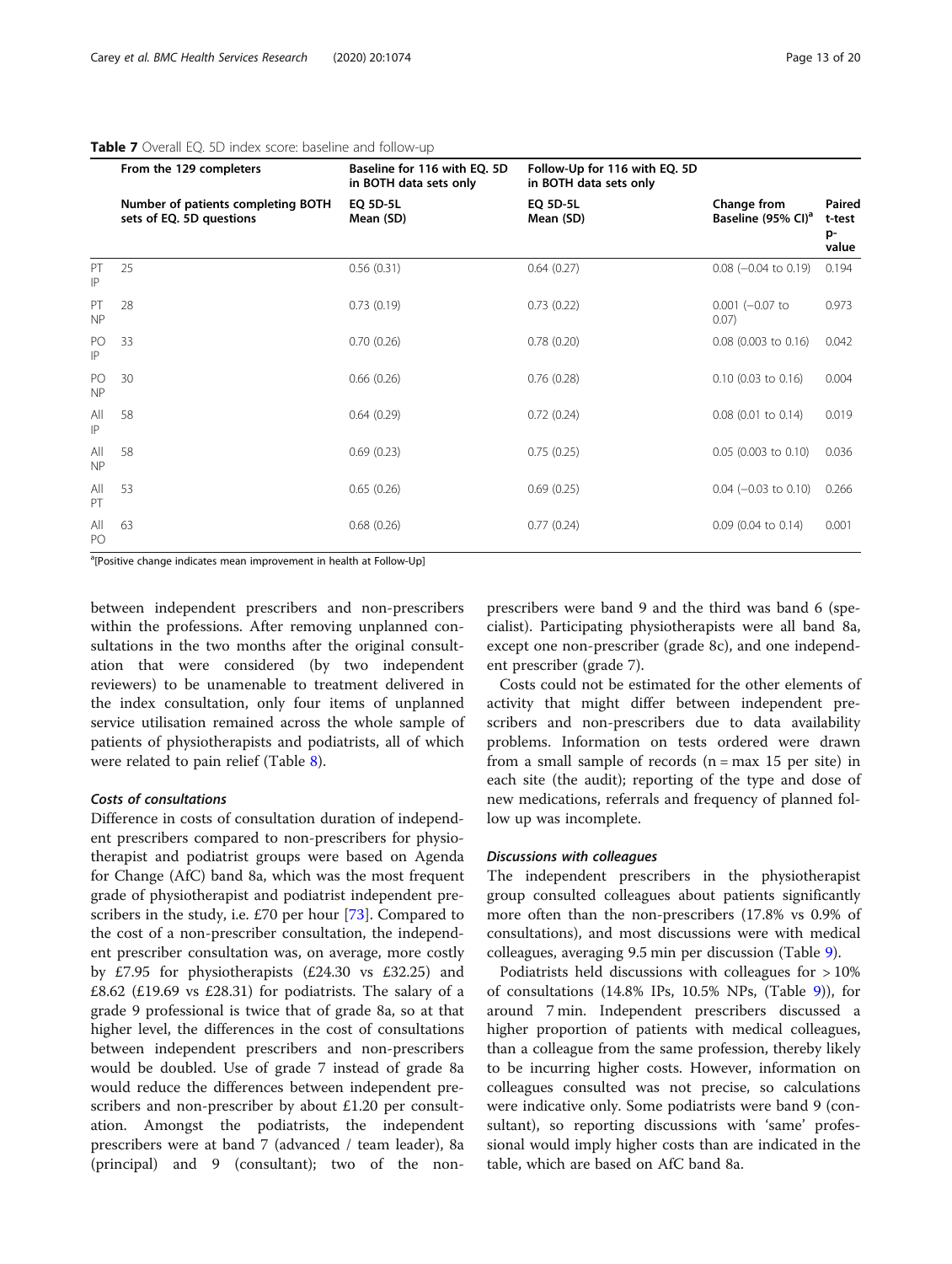<span id="page-13-0"></span>

| Professional | Table 8 Comparison of independent prescribers and<br>Prescribing |                            | Number of                                      | Number of                                          | Consultation                                                     | non-prescribers, by profession, on variables used in the cost analysis<br>Discussions with | ×        | Patients receiving                                         | Patients with                            | Patients reporting verified                                           |
|--------------|------------------------------------------------------------------|----------------------------|------------------------------------------------|----------------------------------------------------|------------------------------------------------------------------|--------------------------------------------------------------------------------------------|----------|------------------------------------------------------------|------------------------------------------|-----------------------------------------------------------------------|
| group        | status                                                           |                            | (Observation<br>medications<br>required<br>Q6) | requested<br>(Sample<br>patient<br>audit)<br>tests | (Observation<br>minutes /<br>time in<br>patient<br>$\widehat{5}$ | colleagues in minutes/<br>(Observation Q9,10)<br>per patient                               |          | tests) (Observation<br>referral (not for<br>$\overline{c}$ | up (Observation<br>planned follow<br>Q15 | unplanned consultations<br>within 2 months (Patient<br>questionnaire) |
| PHYSIO-      | Independent                                                      | $\geq$                     | 107                                            | $\overline{42}$                                    | 107                                                              | 107                                                                                        | z        | 107                                                        | 107                                      | 47                                                                    |
| THERAPY      | prescriber<br>(IP)                                               | Missing                    | $\circ$                                        | $\overline{7}$                                     | $\circ$                                                          | $\circ$                                                                                    | Yes<br>z | 32                                                         | 54 (8 by phone)                          |                                                                       |
|              |                                                                  | N, % of<br>zeros           | 75, 70.1%                                      | 76.2%<br>32,                                       | $\circ$                                                          | 88, 82.2%                                                                                  | Yes<br>ৡ | 29.9%                                                      | 50.5%                                    | 2.1%                                                                  |
|              |                                                                  | Mean                       | 0.327                                          | 0.262                                              | 27.64                                                            | 1.802                                                                                      |          |                                                            |                                          |                                                                       |
|              |                                                                  | SD                         | 0.546                                          | 0.497                                              | 14.10                                                            | 5.585                                                                                      |          |                                                            |                                          |                                                                       |
|              |                                                                  | Median                     | $\circ$                                        | $\circ$                                            | 24                                                               | $\circ$                                                                                    |          |                                                            |                                          |                                                                       |
|              |                                                                  | $\widetilde{\mathbf{Q}}$   | $0$ to $1$                                     | 0 to 0.25                                          | 18 to 34                                                         | $0$ to $0$                                                                                 |          |                                                            |                                          |                                                                       |
|              | Non                                                              | $\overline{z}$             | 115                                            | $\overline{4}$                                     | 115                                                              | 115                                                                                        | z        | 115                                                        | 115                                      | $\frac{4}{6}$                                                         |
|              | prescriber<br>(NP)                                               | Missing                    | $\overline{ }$                                 | $\approx$                                          | $\triangleright$                                                 | $\triangleright$                                                                           | Yes<br>z | 34                                                         | 51 (1 by phone)                          | $\sim$                                                                |
|              |                                                                  | N, % of<br>zeros           | 87,75.7%                                       | 75.0%<br>33,                                       | $\circ$                                                          | 114, 99.1%                                                                                 | Yes<br>ৡ | 29.6%                                                      | 44.3%                                    | 4.3%                                                                  |
|              |                                                                  | Mean                       | 0.252                                          | 0.250                                              | 20.83                                                            | $\stackrel{?}{\circ}$                                                                      |          |                                                            |                                          |                                                                       |
|              |                                                                  | SD                         | 0.456                                          | 0.438                                              | 10.46                                                            | $\stackrel{\text{\tiny 1}}{\circ}$                                                         |          |                                                            |                                          |                                                                       |
|              |                                                                  | Median                     | $\circ$                                        | $\circ$                                            | $\overline{0}$                                                   | $\circ$                                                                                    |          |                                                            |                                          |                                                                       |
|              |                                                                  | $\widetilde{\mathcal{Q}}$  | $0$ to $0$                                     | 0 to 0.75                                          | 14 to 28                                                         | $0\,$ to $\,0$                                                                             |          |                                                            |                                          |                                                                       |
|              | Significant difference<br>$\widehat{\mathbf{e}}$                 |                            | MWU 0.336                                      | <b>KNVU 0.949</b>                                  | MWD <<br>0.0005                                                  | MWU < 0.0005                                                                               |          | Chi Sq 0.956                                               | Chi Sq 0.361                             | FE 0.617                                                              |
| PODIATRY     | Independent                                                      | Z                          | 128                                            | $\overline{24}$                                    | 128                                                              | 128                                                                                        | z        | 128                                                        | 128                                      | 57                                                                    |
|              | prescriber<br>(IP)                                               | Missing                    | $\sqrt{2}$                                     | 109                                                | 5                                                                | S                                                                                          | Yes<br>z | $\overline{C}$                                             | $110(0$ by phone)                        | $\circ$                                                               |
|              |                                                                  | N, % of<br>zeros           | 93, 72.7%                                      | 70.8%<br>$\overline{\mathbb{D}}$                   | $\circ$                                                          | 109, 85.2%                                                                                 | Yes<br>% | 13.3%                                                      | 85.9%                                    | 0%                                                                    |
|              |                                                                  | Mean                       | 0.328                                          | 0.375                                              | 24.27                                                            | 0.976                                                                                      |          |                                                            |                                          |                                                                       |
|              |                                                                  | SD                         | 0.616                                          | 0.647                                              | 24.32                                                            | 2.682                                                                                      |          |                                                            |                                          |                                                                       |
|              |                                                                  | Median                     | $\circ$                                        | $\circ$                                            | $\frac{6}{1}$                                                    | $\circ$                                                                                    |          |                                                            |                                          |                                                                       |
|              |                                                                  | $\underline{\mathfrak{S}}$ | 0 to 1                                         | 0 to 1                                             | 11 to 27.75                                                      | $0$ to $0$                                                                                 |          |                                                            |                                          |                                                                       |
|              | no<br>S                                                          | $\overline{z}$             | 124                                            | $\Im$                                              | 123                                                              | 124                                                                                        | z        | 124                                                        | 124                                      | $47$                                                                  |
|              | prescriber<br>(NP)                                               | Missing                    | $\sim$                                         | 95                                                 | 4                                                                | $\infty$                                                                                   | yes      | $\circ$                                                    | 111 (7 by phone)                         |                                                                       |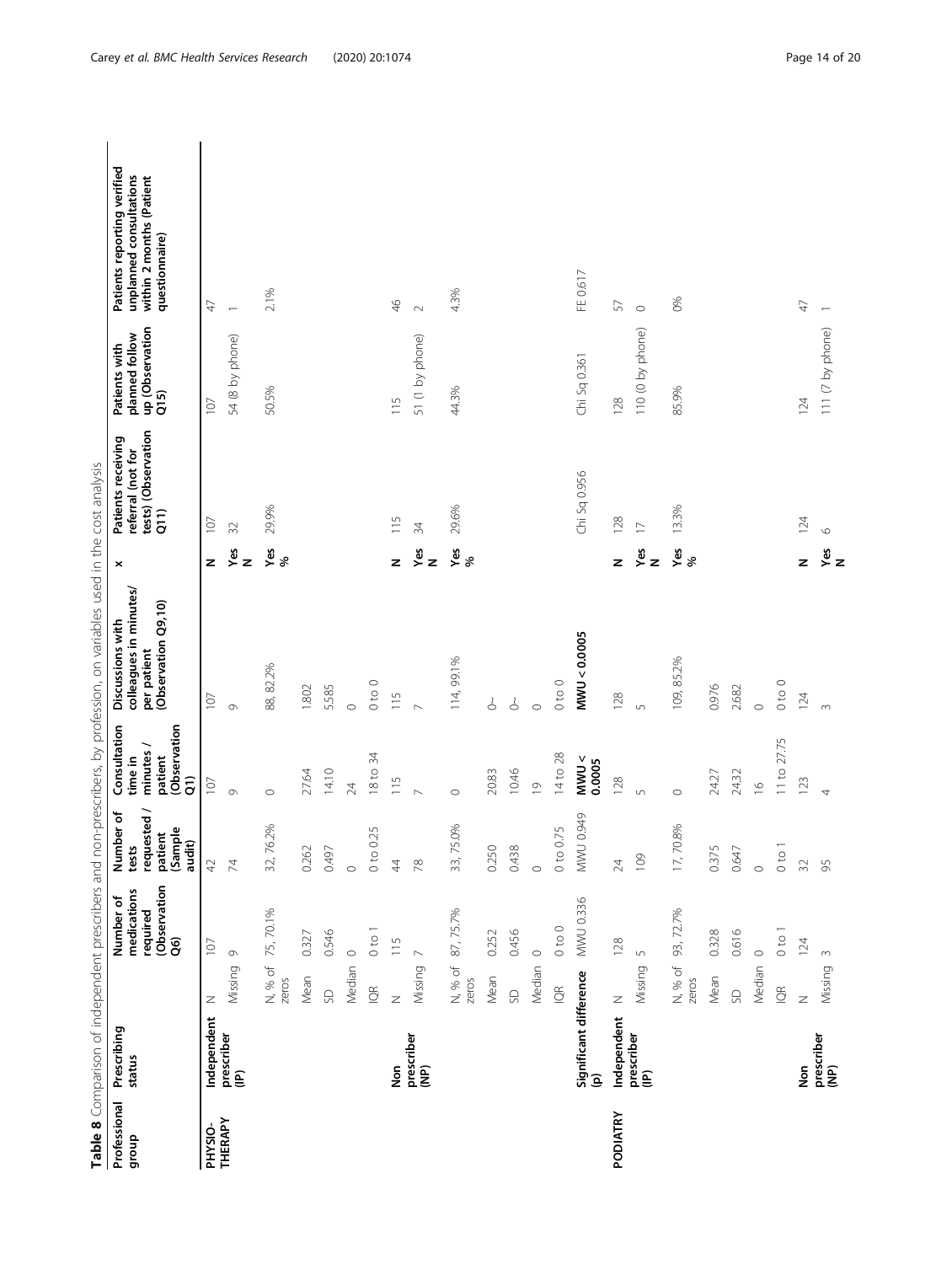|                                   |                                              |               | Table 8 Comparison of independent prescribers and                |                                                                |                                                     | non-prescribers, by profession, on variables used in the cost analysis (Continued)                      |                       |                                                                                 |                                                       |                                                                                                      |
|-----------------------------------|----------------------------------------------|---------------|------------------------------------------------------------------|----------------------------------------------------------------|-----------------------------------------------------|---------------------------------------------------------------------------------------------------------|-----------------------|---------------------------------------------------------------------------------|-------------------------------------------------------|------------------------------------------------------------------------------------------------------|
| Professional Prescribing<br>dhoub | status                                       |               | <b>Observation</b><br>Number of<br>medications<br>required<br>මි | requested / minutes /<br>(Sample<br>audit)<br>patient<br>tests | (Observation<br>time in<br>patient<br>$\widehat{5}$ | colleagues in minutes/<br>(Observation Q9,10)<br>Number of Consultation Discussions with<br>per patient |                       | tests) (Observation<br>Patients receiving<br>referral (not for<br>$\frac{1}{2}$ | ollow ہے۔<br>up (Observation<br>Q15)<br>Patients with | Patients reporting verified<br>unplanned consultations<br>within 2 months (Patient<br>questionnaire) |
|                                   |                                              | zeros         | N, % of 114, 91.9%                                               | 32, 100%                                                       |                                                     | 111,89.5%                                                                                               | <b>Yes</b> 4.8%<br>ಹಿ |                                                                                 | 89.5%                                                 | 2.1%                                                                                                 |
|                                   |                                              | Mean          | 0.105                                                            |                                                                | 16.88                                               | 0.726                                                                                                   |                       |                                                                                 |                                                       |                                                                                                      |
|                                   |                                              | SD            | 0.379                                                            |                                                                | 9.86                                                | 2.867                                                                                                   |                       |                                                                                 |                                                       |                                                                                                      |
|                                   |                                              | Median 0      |                                                                  |                                                                | $\approx$                                           |                                                                                                         |                       |                                                                                 |                                                       |                                                                                                      |
|                                   |                                              | $\frac{1}{2}$ | $0$ to $0$                                                       | $0$ to $0$                                                     | 10 to 23                                            | $0 \text{ to } 0$                                                                                       |                       |                                                                                 |                                                       |                                                                                                      |
|                                   | Significant difference MWU 0.001<br><u>a</u> |               |                                                                  | MNU <<br>0.0005                                                | <b>MWU 0.073</b>                                    | MWU 0.349                                                                                               |                       | Chi Sq 0.20                                                                     | Chi Sq 0.387                                          | FE 0.452                                                                                             |

Number of medications required = new medication + repeat medication (same dosage) + repeat medication (dosage changed) Number of medications required = new medication + repeat medication (same dosage) + repeat medication (dosage changed)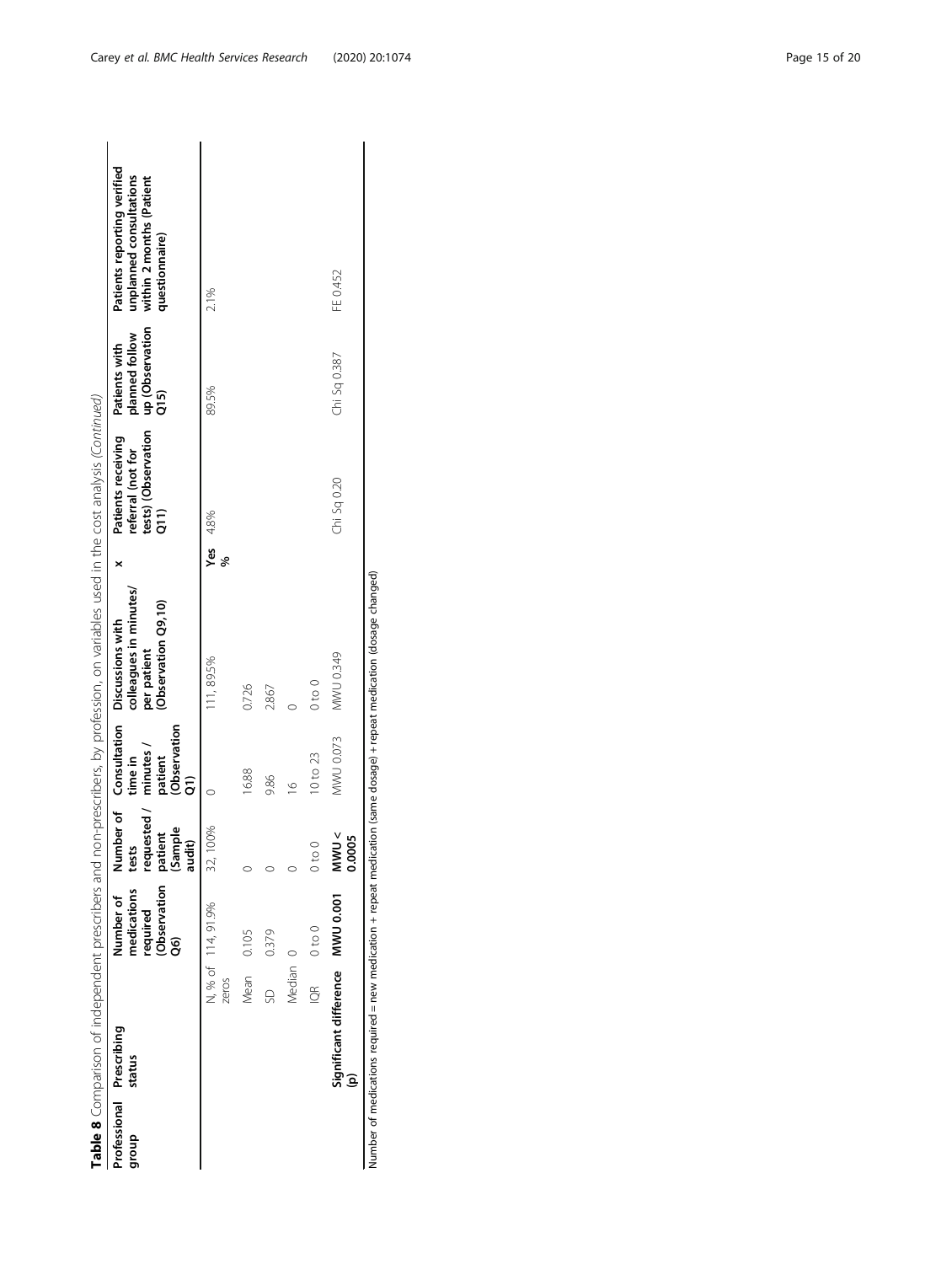#### <span id="page-15-0"></span>Table 9 Discussion with colleagues about patient

| Professional<br>group           | Prescribing<br>status     | Number and % of all patients<br>seen for whom discussion<br>occurred with colleague | Mean (SD) minutes<br>in discussions with<br>colleague<br>per patient | <b>Discussion</b><br>with same<br>professional<br>n, mean<br>(SD)<br>minutes | Same<br>colleague<br>cost /<br>discussionb<br>(E, 2015) | <b>Discussion</b><br>with<br>medical<br>professional<br>n, mean<br>(SD)<br>minutes | Medical<br>colleague cost<br>/ discussion <sup>b</sup><br>(E, 2015) |
|---------------------------------|---------------------------|-------------------------------------------------------------------------------------|----------------------------------------------------------------------|------------------------------------------------------------------------------|---------------------------------------------------------|------------------------------------------------------------------------------------|---------------------------------------------------------------------|
| <b>PHYS</b><br><b>IOTHERAPY</b> | Independent<br>prescriber | 19 (17.8%)                                                                          | 10.61 (9.68)                                                         | 3, 19.5 (14.8)                                                               | £22.75                                                  | $16, 9.5$ $(8.9)$                                                                  | £21.69                                                              |
|                                 | <b>Non</b><br>prescriber  | $1(0.9\%)$                                                                          | 0(n/a)                                                               | 1, time<br>missing                                                           | Not known                                               | 0, n/a                                                                             | $\mathbf{0}$                                                        |
|                                 | Significant<br>difference | $p < 0.0005^a$                                                                      | n/a                                                                  |                                                                              |                                                         |                                                                                    |                                                                     |
| <b>PODIATRY</b>                 | Independent<br>prescriber | 19 (14.8%)                                                                          | 6.89(3.20)                                                           | $11, 6.8$ $(3.6)$                                                            | £7.93                                                   | 8, 7.0 (2.8)                                                                       | £15.98                                                              |
|                                 | <b>Non</b><br>prescriber  | 13 (10.5%)                                                                          | 6.92(6.14)                                                           | 12, 7.3(6.3)                                                                 | £8.52                                                   | 1, 3.0 (0.0)                                                                       | £6.85                                                               |
|                                 | Significant<br>difference | $p = 0.299 -$                                                                       | $p = 0.493 \wedge$                                                   |                                                                              |                                                         |                                                                                    |                                                                     |

 $a$  Fishers Exact test;  $\sim$  Chi squared test;  $\wedge$  Mann Whitney U test

bUnit costs of health and social care 2015 (Curtis and Burns 2015), pro rata based on £70/ h for same professional i.e. AfC band 8a, as in Ec2 above, and £137/ h for medical consultant

#### Cost implications

The available data suggest that for both physiotherapists and podiatrists in this study, care delivery by independent prescribers is more resource intensive and costly than non-prescribers due to longer consultations for physiotherapists and taking more time of colleagues to discuss patients. Whilst not costed, podiatrist independent prescribers had higher frequency of ordering medications and tests than non-prescribing podiatrists. Analysis of the changes in self-reported health status between baseline and 2 months follow up using EQ-5D-5L found no difference in change scores of independent prescribers and non-prescribers for either physiotherapists or podiatrists, but these data were only available for a small sample of participants.

#### **Discussion**

This is the only known national evaluation of physiotherapist and podiatrist independent prescribers in the UK or the world, and the first to adopt a comparative case study design to compare outcomes and costs for patients managed by physiotherapist and podiatrist independent prescribers/ non-prescribers. Unlike nurses and pharmacists, where prescribing has been explored in some detail using self-reported outcomes [[26](#page-18-0), [47](#page-18-0), [70](#page-19-0)], there is a dearth of equivalent information in the allied health professions, including either physiotherapy and/ or podiatry [\[29,](#page-18-0) [35\]](#page-18-0) and/ or studies adopting direct observation of outcomes [[26](#page-18-0)]. Our study demonstrates that care provided by physiotherapist and podiatrist independent prescribers is equivalent, in terms of quality of life and patient satisfaction, to care provided by nonprescribing physiotherapists with prescribing undertaken by doctors. Independent prescribing by physiotherapists and podiatrists was found to be effective, and highly acceptable, with higher levels of patient satisfaction in some aspects of medicines information also reported than for non- prescribers.

Importantly, it appears that physiotherapist and podiatrist independent prescribing is developing in line with original policy intention to improve access to medicines and quality of care across a range of settings [[74](#page-19-0)–[76](#page-19-0)]. The evidence generated in this study demonstrates that physiotherapist and podiatrist independent prescribers can provide a high standard of care. Extending nonmedical staff, such as physiotherapists' and podiatrists', scope of practice to include independent prescribing is key to supporting effective delivery of the NHS Long Term Plan [\[9](#page-18-0), [49,](#page-18-0) [77](#page-19-0)], and creating a step change in developing the capacity and capability of the workforce to deliver innovative models of service delivery [\[4](#page-17-0), [9](#page-18-0)]. The severity of the workforce deficit makes changes, such as the increased level of clinical autonomy, associated with independent prescribing an attractive option to commissioners who seek to address gaps in service delivery. As the world leader in extending prescribing rights to nurses, pharmacists and allied health professions the findings are of significant importance to international policy makers who seek to learn from the pioneering advancement of prescribing rights in UK [[25](#page-18-0), [28](#page-18-0)] to inform their own approach to addressing the workforce deficit.

Internationally it is now common for physiotherapists, nurse practitioners, pharmacists, social workers, and psychiatric nurses to be located within extended primary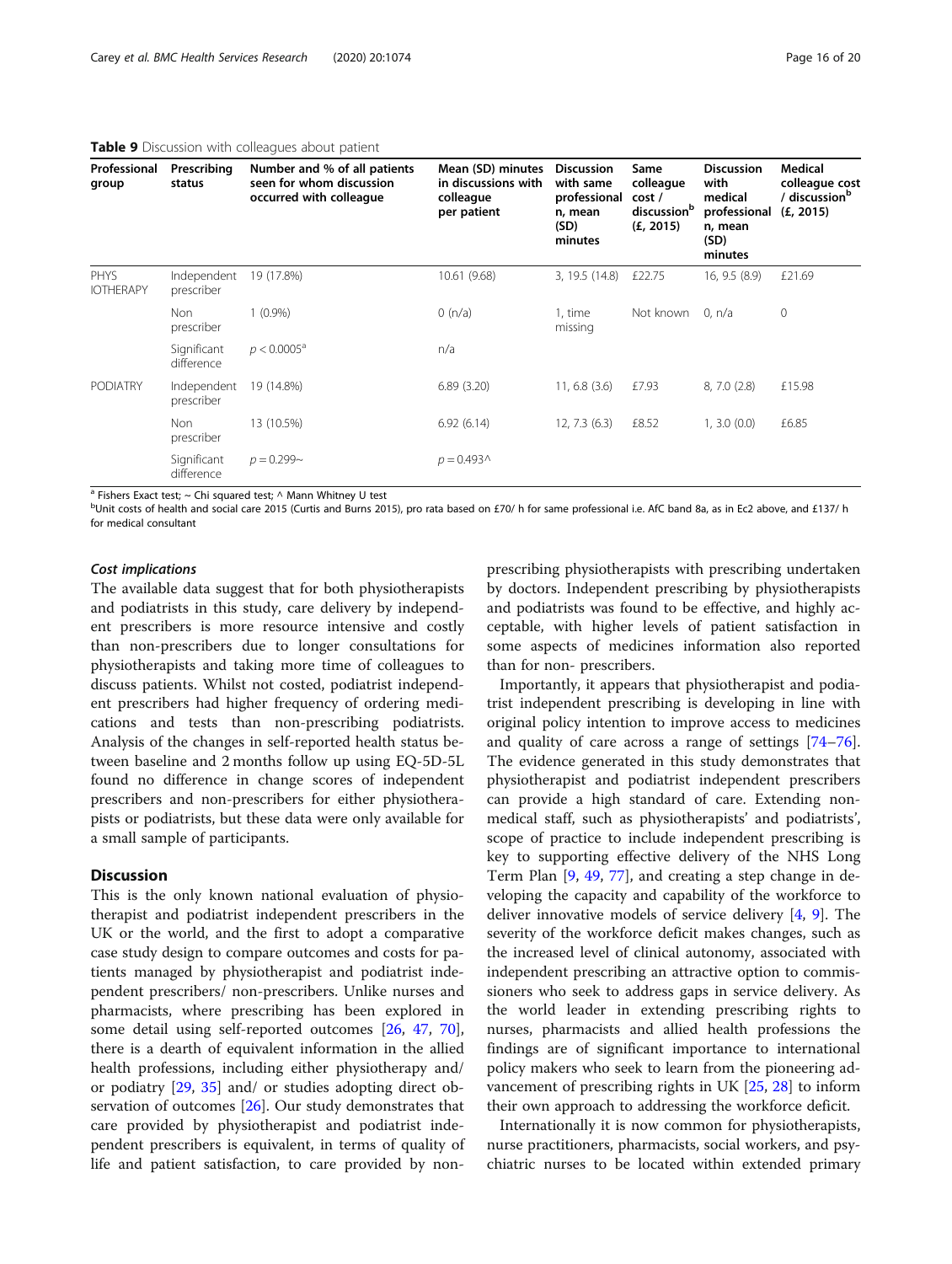care teams [[78](#page-19-0)] with plans to extend this further recently announced [\[9](#page-18-0), [11](#page-18-0)]. Nearly 50% of appointments in UK general practice are for example, already provided by non-medical staff, i.e. nurses, pharmacists and allied health professionals [[9,](#page-18-0) [79](#page-19-0)]. In addition to the current shortage of 2500 general practitioners, this is important for several reasons: i) the current deficit in primary care looks set to continue [\[80,](#page-19-0) [81](#page-19-0)]; ii) the recent proposal for home visits to be removed from the GP contract, and iii) the government pledge to create 50 million more GP appointments year by 2024/25 [[81,](#page-19-0) [82\]](#page-19-0). As the third largest workforce in health and care in England, allied health professionals have, through the introduction of a further 20,000 non-doctor roles in primary care [\[83\]](#page-19-0), great potential to contribute to transforming care and ensuring ongoing access to medicines [[11\]](#page-18-0).

Having a robust economic evaluation of physiotherapist and podiatrist independent prescribing is particularly important, given that identifying a sustainable solution that i) improves the worldwide deficit of health workers, and ii) makes best use of limited resources is essential to ensuring ongoing access to medicines [[9,](#page-18-0) [11\]](#page-18-0). Our cost appraisal from the case sites suggests that physiotherapist and podiatrist independent prescriber care delivery is more resource intensive than non-prescribing physiotherapists and podiatrists. This arises through longer consultation duration, more ordering of medicines and tests (podiatrists) and more discussions with colleagues (physiotherapists). These costs, however, need to be considered in relation to benefits, particularly clinical outcomes, many of which could not be measured in this study. Only a limited economic analysis was possible meaning that the findings should be treated with caution. Whilst the original intention had been to undertake a patient level micro costing analysis, data deficiencies limited what could be included. Further research is required to understand how team configuration affects care delivery, patient outcomes and costs.

The most complete data were available for consultation duration, and the calculation of associated costs showed independent prescribers to incur slightly higher consultation costs than non-prescribers in both the podiatrist and physiotherapist groups (£8.62 and £7.95 respectively). It is important to note however that consultation duration and associated costs may simply be driven by professional differences and clinic practices. The complexity of these arrangements means that the differences in cost could equally reflect service differences which would exist regardless of independent prescribing status. Furthermore, the time spent in discussion with colleagues may reflect the multiprofessional service that many case sites provided. Multi-professional, or team-working is a fundamental component of health care delivery in the UK and central to current government policy [[84](#page-19-0)–[86](#page-19-0)]. There is increasing emphasis on establishing systems, rather than single episodes of care, that dissolve traditional boundaries [[87](#page-19-0), [88](#page-19-0)] to support the increasing number of people with long-term conditions.

There is limited evidence available with which to compare our study findings [\[26](#page-18-0), [35](#page-18-0), [45](#page-18-0), [46](#page-18-0), [89](#page-19-0)]. Despite positive findings that non-medical prescribing is safe, and provides beneficial clinical outcomes [[26,](#page-18-0) [28](#page-18-0), [70](#page-19-0)], the impact on the health economy, as reported in two recent systematic reviews examining clinical and cost effectiveness, remains unclear [[45,](#page-18-0) [46,](#page-18-0) [89](#page-19-0)]. The authors, as in this study, highlight the difficulty in separating non-medical prescribing effects from the contributions of healthcare team members, and a lack of adequately powered randomised controlled trials examining non-medical prescribing across clinical specialities, professions and settings [[25,](#page-18-0) [45\]](#page-18-0). Given that extended prescribing rights to nurses, pharmacists and allied health professions offers a sustainable approach to improving the global workforce deficit, there is a pressing need to establish economic benefits, or otherwise of non-medical prescribing to inform future international policy developments. A different approach, involving highly targeted specific outcomes, and or longitudinal studies is therefore required. The development of a minimum data set of important outcome measures for non-medical prescriber assessment would as Noblet et al. suggests [[45\]](#page-18-0), be highly beneficial, and generate the required evidence to evaluate the overall benefit of non-medical prescribing and inform future developments in the UK and around the world.

#### Strengths and limitations

In the first study to explore allied health professional prescribing, the 14 case sites supported an in-depth evaluation and comparison of physiotherapist and podiatrist independent prescribers to non-prescribers in a range of care settings. Use of multiple methods of data collection, including an observational component, strengthens the trustworthiness of the findings. Physiotherapist and podiatrist independent prescriber participants were selected from a larger sample  $(n = 70)$  who completed a trainee physiotherapist and podiatrist independent prescriber survey and indicated that they would be willing to be involved in further research [[52](#page-19-0)].

Despite challenges in matching sites, given the diversity of service settings, roles, and patient needs, between and within the two professions, patient characteristics indicated good matching on most factors. For future research, matching at a patient/condition level would ensure a comparative sample. Additionally, as patients were predominantly retired, house owners, and lacked ethnic diversity, reflecting study locations, caution must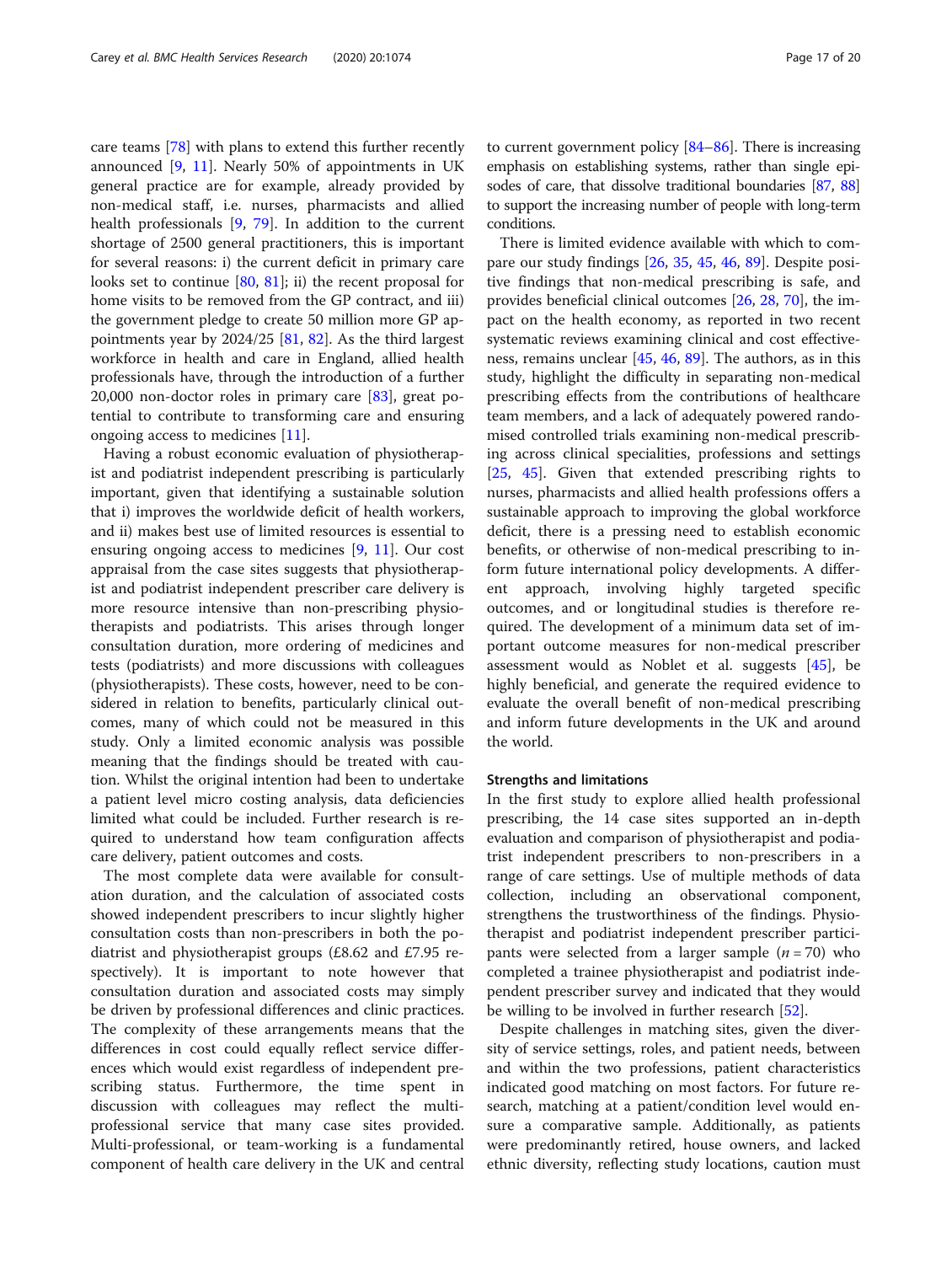<span id="page-17-0"></span>be applied with respect to generalizing the findings to other groups of the population. Furthermore, there are limitations and methodological challenges associated with using the same evaluation measures on two different professional groups for whom separate measures might have been more appropriate. The economic analysis was constrained as described above. An analysis of effectiveness was not possible because it was not feasible to collect data on specific indicators for change across the wide variety of conditions treated within physiotherapist and podiatrist consultations. Our ability to link each of the various aspect of patient data (i.e. observation, questionnaires, record audit) was also very limited as patients, in line with good ethical practice, had the option to select which aspects of data collection they agreed to. As a result, it was not possible to match patients across the different data sets, or to complete some of the intended analysis.

#### Conclusions

This study provides new knowledge about physiotherapist and podiatrist independent prescribing, the high level of care and patient satisfaction they provide. Given that extending prescribing responsibilities to nurses, pharmacists, and allied health professionals is increasingly being recognised as effective way to alleviate shortfalls in the global health workforce and ensure ongoing access to prescription medicines around the world this is important. PP-IP care delivery was found to be more resource intensive than NP-PP. However, this study is limited, and findings needs to be verified through further research, including a full economic analysis. A more focussed longitudinal exploration within each profession with targeted outcome measures would enable a more robust comparison of the impact of physiotherapist and podiatrist independent prescribing across the United Kingdom and inform further developments around the world.

#### Abbreviations

A&E: Accident and Emergency; BP: Blood pressure; BNF: British National Formulary; CT: Computerised tomography; EQ 5-D: EuroQol 5-D; GP: General Practitioner; MMA: Medicines Management Activities; MRI: Magnetic Resonance Imaging; NMP: Non- medical prescriber; NP-PP: NON-prescribing Physiotherapist & Podiatrist; OTC: Over the counter; PGD: Patient Group Direction; PO-IP: Podiatrist independent prescriber; PO-NP: Podiatrist nonprescriber; PP: Physiotherapist & Podiatrist; PP-IP: Physiotherapist & Podiatrist Independent Prescriber; PSD: Patient Specific Direction; PT-IP: Physiotherapist independent prescriber; PT-NP: Physiotherapist non-prescriber

#### Acknowledgements

We would like to thank the physiotherapists and podiatrists, team members, patients and stakeholder participants who took part in our study, and our project advisory group and patient public involvement group for their advice and contributions throughout. Special thanks to assistance from Clareece Kerby, with data preparation and analysis, and Emma Konstantara with recruitment in private healthcare settings.

#### Authors' contributions

NC was overall project lead with responsibility for execution of the study. All authors: NC; KS; JE; MC; SO, AM, HG, PW contributed to the design of the study. JE undertook data collection. HG and PW undertook analysis of heath economics data. PW provided expertise on data analysis. All authors (NC; KS; JE; MC; SO, AM, HG, PW) participated in interpretation of data. NC & KS drafted the manuscript. All authors (NC; KS; JE; MC; SO, AM, HG, PW) read, commented on and approved the final manuscript.

#### Funding

This work was funded by Department of Health Policy Research Programme (PRP) grant number: PR-R19–0617-21001. The funding body had no role in the design of the study, collection, analysis, and interpretation of data nor in writing the manuscript. The views expressed in this article are those of the author(s) and not necessarily those of the NHS, the PRP or the Department of Health.

#### Availability of data and materials

The study did not receive ethics approval, or participant consent, to place a study dataset in the public domain. The data, and tools used for its collection in this study can be made accessible to qualified researchers upon reasonable request pursuant to any restrictions required to ensure the privacy of human subjects involved. Access to data will be subject to a data sharing agreement approved by University of Surrey. Researchers interested in accessing USEFUL data should send their request to the Director of Research, Professor Emma Ream (e.ream [@surrey.ac.uk](http://surrey.ac.uk)).

#### Ethics approval and consent to participate

NHS Research Ethics approval from London – Surrey Borders Research Ethics Committee was (REC Ref No 14/LO/1874) and the University was obtained. R&D approval was obtained from each National Health Service (NHS) trust and private healthcare providers. All participants provided written informed consent form for the various aspects of data collection.

#### Consent for publication

Not applicable.

#### Competing interests

The authors declare that they have no competing interests.

#### Author details

<sup>1</sup>School of Health Sciences, University of Surrey, Kate Granger Building, Guildford GU2 7YH, UK. <sup>2</sup>School of Health Science, University of Brighton, Brighton, UK. <sup>3</sup>Department of Clinical and Experimental Medicine, Surrey Health Economics, University of Surrey, Guildford, UK. <sup>4</sup>Department of Mathematics, Faculty of Engineering and Physical Sciences, University of Surrey, Guildford, UK. <sup>5</sup>School of Healthcare Sciences, Cardiff University Cardiff, UK.

#### Received: 19 May 2020 Accepted: 12 November 2020 Published online: 24 November 2020

#### References

- 1. GBD 2016 Disease and Injury Incidence and Prevalence Collaborators. Global, regional, and national incidence, prevalence, and years lived with disability for 328 diseases and injuries for 195 countries, 1990–2016: a systematic analysis for the Global Burden of Disease Study 2016. Lancet. 2017;390:1211–59.
- 2. Marengoni A, Angleman S. R M. aging with multimorbidity: a systematic review of the literature. Ageing Res Rev. 2011;10:430–9.
- 3. OECD. Health at a Glance 2019 OECD Indicators. Paris: OECD Publishing; 2019. ( [http://www.oecd.org/health/health-systems/health-at-a-glance-1](http://www.oecd.org/health/health-systems/health-at-a-glance-19991312.htm) [9991312.htm](http://www.oecd.org/health/health-systems/health-at-a-glance-19991312.htm) accessed 3rd August 2020).
- 4. World Health Organisation. The World Medicines Situation Report. [https://](https://www.whoint/medicines/areas/policy/world_medicines_situation/en/) [www.whoint/medicines/areas/policy/world\\_medicines\\_situation/en/](https://www.whoint/medicines/areas/policy/world_medicines_situation/en/) accessed 15th August 2019. 2011.
- 5. Centers for Disease Control and Prevention. Therapeutic Drug Use. [https://](https://www.cdcgov/nchs/fastats/drug-use-therapeutichtm) [www.cdcgov/nchs/fastats/drug-use-therapeutichtm](https://www.cdcgov/nchs/fastats/drug-use-therapeutichtm) accessed 15th August 2019. 2017.
- 6. NHS Digital. Health Survey for England 2016. http://healthsurveyhscicgovuk/ media/63790/HSE2016-pres-medpdf accessed 15th August 2019. 2017.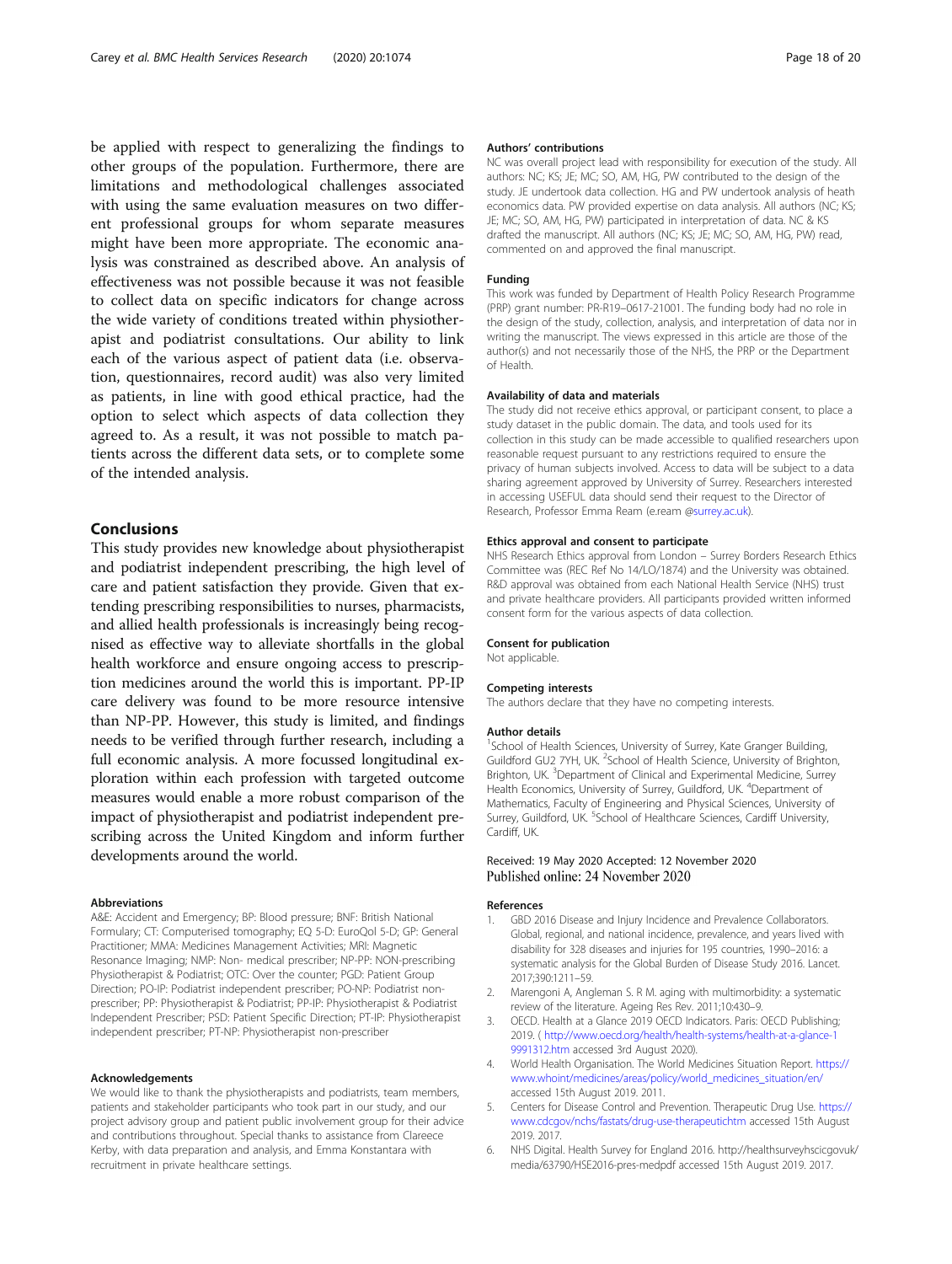- <span id="page-18-0"></span>7. IMS Institute for Healthcare Informatics. Global Medicines Use in 2020: Outlook and Implications. https://wwwiqviacom/−/media/iqvia/pdfs/ institute-reports/global-medicines-use-in-2020pdf?la=uk-ua&hash= 968B71C0B0769A179F3A56E331C62754EEF74752 accessed 15th August 2019. 2015.
- 8. WHO. Working for health and growth: investing in the health workforce. Report of the High-Level Commission on Health Employment and Economic Growth. Geneva: World Health Organization; 2016.
- Beech J, Bottery S, Charlesworth A, Evans H, Gershlick B, Hemmings N, et al. Closing the gap: Key areas for action on the health and care workforce: The Health Foundation; The Kings Fund & Nuffield Trust 2019.
- 10. World Health Organisation. Global strategy on human resources for health: workforce 2030. <https://www.who.int/hrh/resources/globstrathrh-2030/en/:> World Health Organisation; 2016.
- 11. Chief Allied Health Professions Officers's Team. AHPs into action. Using allied health professions to transform health, care and wellbeing. London: Chief Allied Heath Professions Officer's Team, NHS England; 2017.
- 12. DH. Allied Health Professions Prescribing and medicines supply mechanisms scoping project report. London: Department of Health; 2009.
- 13. DH. A High Quality Workforce: NHS Next Stage Review: Our vision for primary and commmunity health care. London: DH; 2008.
- 14. DH. Equity and excellence:liberating the NHS. London: DH; 2010.
- 15. DH. Meeting the challange: a strategy for the allied health professions. London: DH; 2000.
- 16. DH. Framing the contribution of allied health professions: delivering high quality healthcare. London: DH; 2008.
- 17. Hogg D. Prescription, supply and administration of medicines by allied health professionals- where are we now and where are we going?. South West House Taunton TA1 2PX: Regional AHP Non-Medical Prescriber Forum: April 11th 2019. 2019.
- 18. NMC. Standards for prescribing programmes. https://wwwnmcorguk/ globalassets/sitedocuments/education-standards/programme-standardsprescribingpdf 2018;accessed July 2020.
- 19. HCPC. Standards for Prescribing. https://wwwhcpc-ukorg/globalassets/ standards/standards-for-prescribing/standards-for-prescribing2pdf. 2019; acessed July 2020.
- 20. General Pharmaceutical Council. In: GPhC, editor. Standards for the education and training of pharmacist independent prescribers. London: GpHC; 2019.
- 21. DH. Proposals to introduce independent prescribing by physiotherapists: Impact Assessment. London: DH; 2012.
- 22. DH. Summary of Public Consulation on proposals to introduce independent prescribing by Physiotherapists. London: Allied Health Professions Team, DH; 2012.
- 23. DH. Consultation on proposals to introduce independent prescribing by physiotherapists and podiatrists. London: [https://www.gov.uk/government/](https://www.gov.uk/government/news/proposals-to-introduce-independent-prescribing-for-physiotherapists-and-podiatrists2011) [news/proposals-to-introduce-independent-prescribing-for-physiotherapists](https://www.gov.uk/government/news/proposals-to-introduce-independent-prescribing-for-physiotherapists-and-podiatrists2011)[and-podiatrists2011.](https://www.gov.uk/government/news/proposals-to-introduce-independent-prescribing-for-physiotherapists-and-podiatrists2011) Accessed 5 Jan 2020.
- 24. DH. Supplementary Prescribing by Nurses, Pharmacists, Chiropodists, Podiatrists, Physiotherapists and Radiographers within NHS in England. A Guide for Implementation. London: DH; 2005.
- 25. Stewart D, Jebara T, Cunningham S, Awaisu A, Pallivalapila A, MacLure K. Future perspectives on nonmedical prescribing. Ther Adv Drug Saf. 2017; 8(6):186–97.
- 26. Weeks G, George J, Maclure K, Stewart D. Non-medical prescribing versus medical prescribing for acute and chronic disease management in primary and secondary care. Cochrane Database Syst Rev. 2016;11:Cd011227.
- 27. Wilson DM, Murphy J, Nam MA, Fahy A, S T. Nurse and midwifery prescribing in Ireland: A scope-ofpractice development for worldwide consideration. Nurs Health Sci. 2018;20:264–70. [https://doi.org/10.1111/nhs.](https://doi.org/10.1111/nhs.12408) [12408.](https://doi.org/10.1111/nhs.12408)
- 28. Kroezen M, Van Dijk L, Groenewegen PP, Francke AL. Nurse prescribing of medicines in Western European and Aglo-Saxon, countries: a systematic review of the literature. BMC Health Serv Res. 2011;11(127). [https://doi.org/](https://doi.org/10.1186/472-6963-11-27) [10.1186/472-6963-11-27.](https://doi.org/10.1186/472-6963-11-27)
- 29. Stenner K, Edwards J, Mold F, Otter S, Courtenay M, Moore A, et al. Medicines management activity with physiotherapy and podiatry: a systematic mixed studies review. Health Policy. 2018;122(12):1333–9 doi: 10. 016/j.healthpol.2018.10.004.
- 30. Noblet T, Marriot J, Jones T, Dean C, Rushton A. Views and perceptions of Australian physiotherapists and physiotherapy students about the potential

implementation of physiotherapist prescribing in Australia: a survey protocol. BMC Health Serv Res. 2018;14(472). [https://doi.org/10.1186/s12913-](https://doi.org/10.1186/s12913-018-3300-x) [018-3300-x.](https://doi.org/10.1186/s12913-018-3300-x)

- 31. Stanhope J, Grimmer-Somers K, Milanese S, Kumar S, Morris J. Extended scope physiotherapy roles for orthopedic outpatients: an update systematic review of the literature. J Multidiscip Healthc. 2012;5:37–45.
- Bissell P, Cooper R, Guillaume L, Anderson C, Avery A, Hutchinson A, et al. An Evaluation of Supplementary Prescribing in Nursing and Pharmacy: University of Sheffield & University of Nottingham & Flinders University & University of South Australia 2008.
- 33. Norman I, While A, Whittlesea C, Coster S, Sibley A, Rosenbloom K, et al. Evaluation of mental health nurse supplementary prescribing. London: Florence Nightingale School of Nursing and Midwifery at King's College London; 2017.
- 34. Latter S, Blenkinsopp A, Smith A, Chapman S, TInelli M, Gerard K, et al. Evaluation of nurse and pharmacist independent prescrbing: Department of Health Policy Research Programme: University of Southampton & Keele University 2010.
- 35. Graham-Clarke E, Rushton A, Noblet T, J M. Facilitators and barriers to nonmedical prescribing - A systematic review and thematic synthesis. PloS one. 2017;13(4):e0196471. <https://doi.org/10.1371/journal.pone.0196471>.
- Kersten P, McPherson K, Lattimer V, George S, Breton A, Ellis B. Physiotherapy extended scope of practice-who is doing what and why? Physiotherapy. 2007;93:235–42.
- 37. McPherson K, Kersten P, George S, Lattimer V, Breton A, Ellis A, et al. A systematic review of evidence about extended roles for allied health professions. J Health Serv Res Policy. 2006;11(240):240–7.
- 38. Ramaswamy B. Physiotherapist supplementary prescriber reducing hospital stays duration in an intermediate care, therapy-led bed service: example of implementation of NMP. Derby: Derbyshire Community Health Services; 2009.
- 39. Popadiuk S, Rhajbhandari S. Benefits of non-medical prescribing within an NHS podiatry service. J Foot Ankle Res. 2010;3(1):20.
- 40. Carey N, Stenner K, Courtenay M. Stakeholder views on the impact of nurse prescribing on dermatology services. J Clin Nurs. 2010;19:498–506.
- 41. Courtenay M, Stenner K, Carey N. An exploration of the practice of nurse prescribers who care for people with diabetes: a case study. J Nurs Healthc Chronic Illn. 2009;1:311–20.
- 42. Stewart D, Jebara T, Cunningham S, Awaisu A, Pallivalapila A, MacLure K. Future perspectives on nonmedical prescribing. Ther Adv Drug Saf. 2017 Jun;8(6):183–97.
- 43. Courtenay M, Carey N, Gage H, Stenner K, Williams P. A comparison of prescribing and non-prescribing nurses in the management of people with diabetes. J Adv Nurs. 2015;71(12):2950–64.
- 44. Carey N, Stenner K, Edwards J, Gage H, Williams P, Otter S, et al. Evaluation of physiotherapist and podiatrist independent prescribing, mixing of medicines and prescribing of controlled drugs. Guildford: Uiversity of Surrey; 2017. Contract No.: PR-R7–0513-11002.
- 45. Noblet T, Marriott J, Graham-Clarke E, Shirley D, Alison RA. Clinical and costeffectiveness of non-medical prescribing: a systematic review of randomised controlled trials. PLoS One. 2018;13(3):e0193286. [https://doi.org/10.1371/](https://doi.org/10.1371/journal.pone) [journal.pone](https://doi.org/10.1371/journal.pone).
- 46. Anthony BF, Surgey A, Hiscock J, Nefyn H, Williams NH, Charles JM. General medical services by non-medical health professionals: a systematic quantitative review of economic evaluations in primary care. Br J Gen Pract. 2019;69(682):e304–e13. [https://doi.org/10.3399/bjgp19X702425.](https://doi.org/10.3399/bjgp19X702425)
- 47. Hogg D. An economic evaluation of non-medical prescribing: Association of Prescribers Annual Conference. London: Holiday Inn Regents Park; 2016.
- 48. HCPC. Number of Physiotherapist and Podiatrist Independent Prescribers. 2020 https://wwwhcpc-ukorg/about-us/insights-and-data/the-register/ registrant-snapshot-1-oct-20202/ accessed 25th October 2020.
- 49. Imison C, Castle-Clarke S, Watson R. Reshaping the workforce to deliver the care patients need. 2016 [https://www.nuffieldtrust.org.uk/research/](https://www.nuffieldtrust.org.uk/research/reshaping-the-workforce-to-deliver-the-care-patients-need) [reshaping-the-workforce-to-deliver-the-care-patients-need](https://www.nuffieldtrust.org.uk/research/reshaping-the-workforce-to-deliver-the-care-patients-need) accessed 27th August 2019: Nuffield Trust.
- 50. Weiss C. Program theory in evaluation: challenges and opportunities, new directions for evaluation. San Fransisco: Jossey Bass; 2000.
- 51. Stern E, Stame N, Mayne J, Forss K, Davies R, Befani B. Broadening The Range Of designs and Methods for Impact Evaluations. London: Report of a Study Commissioned by the Department For International Development; 2012.